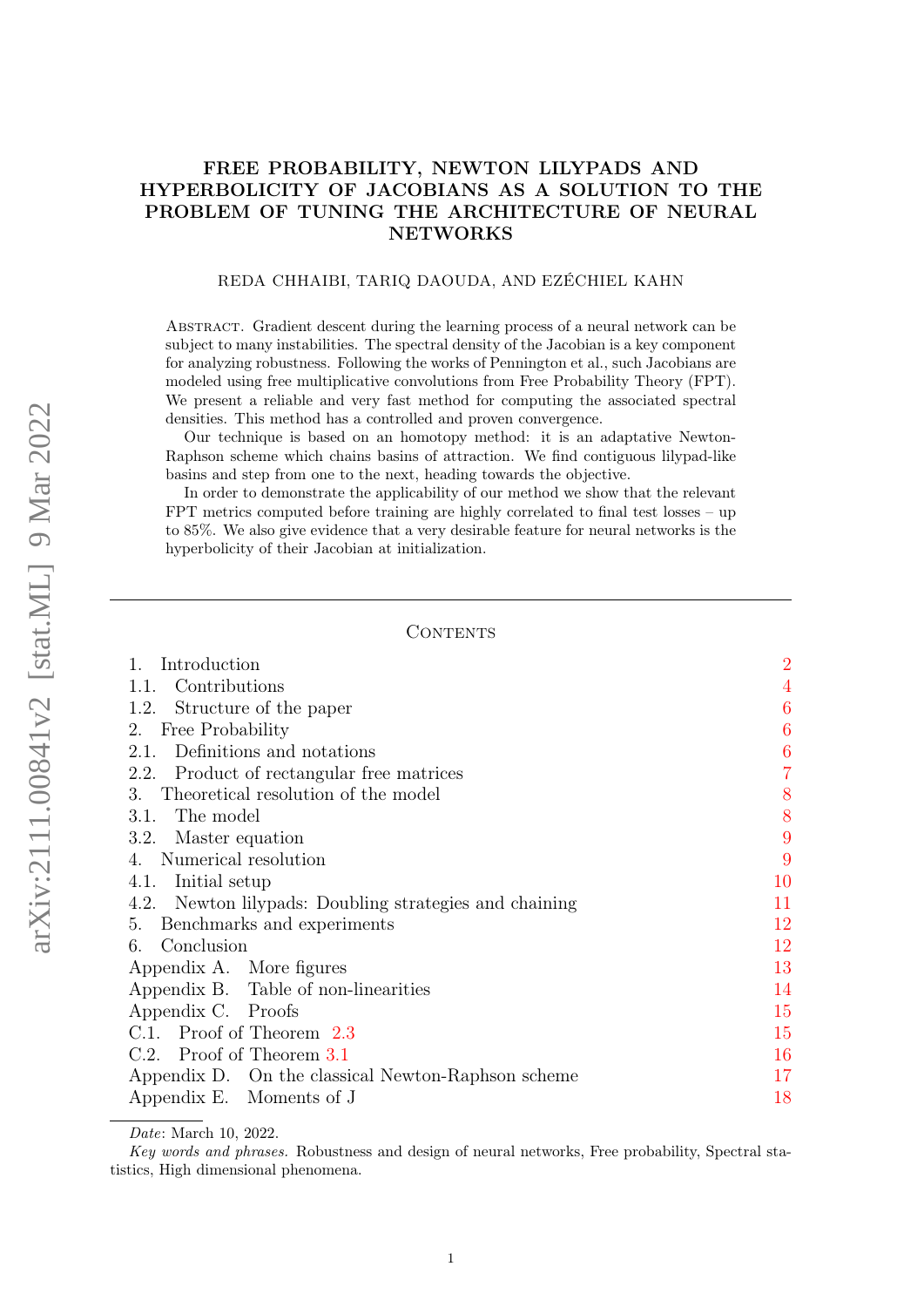| Appendix F. More details on the experiment and Github repository | 20 |
|------------------------------------------------------------------|----|
| F.1. Description of the experiment                               | 20 |
| F.2. Final remarks                                               | 20 |
| References                                                       | 21 |
|                                                                  |    |

#### 1. INTRODUCTION

<span id="page-1-0"></span>Neural network training and tuning can be wasteful in human and energy resources. For example SGM19, Table 1 show that the GPU training of BERT has a carbon footprint comparable to that of a trans-American flight. Often, this is nothing compared to architecture search. The goal of the present paper is to provide a fast and reliable computational method for estimating the performance of an architecture without training.

**Framework:** Consider a feed-forward network of depth  $L \in \mathbb{N}$ , with L full-connected layers. For each depth  $\ell \in \{1, 2, ..., L\}$ , the layer has activation vector  $x_{\ell} \in \mathbb{R}^{N_{\ell}}$ , where  $N_{\ell}$  is the current width. The vector  $x_0 \in \mathbb{R}^{N_0}$  takes in the neural network's input, while  $x_L \in \mathbb{R}^{N_L}$  gives the output. The vector of widths is written:

$$
\mathbf{N} := (N_0, N_1, \ldots, N_L) \, ,
$$

and will appear in superscript to indicate the dependence in any of the  $N_{\ell}$ 's. The following recurrence relation holds between layers:

$$
x_{\ell} = \phi_{\ell} \left( W_{\ell}^{(\mathbf{N})} x_{\ell-1} + b_{\ell}^{(\mathbf{N})} \right) ,
$$

where  $\phi_{\ell}$  is a choice of non-linearity applied entry-wise,  $W_{\ell}^{(\mathbf{N})} \in M_{N_{\ell},N_{\ell-1}}(\mathbb{R})$  is a weight matrix and  $b_{\ell}^{(N)} \in \mathbb{R}^{N_{\ell}}$  is the vector of biases. We write  $h_{\ell} := W_{\ell}^{(N)}$  $v_{\ell}^{(\mathbf{N})}x_{\ell-1} + b_{\ell}^{(\mathbf{N})}$  $\ell^{(N)}$  for the pre-activations.

The Jacobian computed during back-propagation can be written explicitly by using the chain rule. Indeed, we have:

<span id="page-1-1"></span>
$$
(1.1) \quad J^{(\mathbf{N})} := \frac{\partial x_L}{\partial x_0} = \frac{\partial x_L}{\partial x_{L-1}} \frac{\partial x_{L-1}}{\partial x_{L-2}} \dots \frac{\partial x_1}{\partial x_0} = D_L^{(\mathbf{N})} W_L^{(\mathbf{N})} D_{L-1}^{(\mathbf{N})} W_L^{(\mathbf{N})} \dots D_1^{(\mathbf{N})} W_1^{(\mathbf{N})} ,
$$

where  $D_{\ell}$ 's are the diagonal matrices given by

<span id="page-1-3"></span>(1.2) 
$$
\left[D_{\ell}^{(\mathbf{N})}\right]_{i,i} = \phi'_{\ell}\left(\left[h_{\ell}\right]_{i}\right) .
$$

Technically, a step of gradient descent updates weights and biases following

<span id="page-1-2"></span>(1.3) 
$$
\left(W_{\ell}^{(\mathbf{N})}, b_{\ell}^{(\mathbf{N})}\right) \leftarrow \left(W_{\ell}^{(\mathbf{N})}, b_{\ell}^{(\mathbf{N})}\right) - \alpha \frac{\partial \mathcal{L}}{\partial(W_{\ell}^{(\mathbf{N})}, b_{\ell}^{(\mathbf{N})})},
$$

for each  $\ell = 1, \ldots, L$ . Here  $\alpha > 0$  is the learning rate and  $\mathcal L$  is the loss on a minibatch. If the minibatch has size  $B \in \mathbb{N}$ , and corresponds a small sample  $((X_i, Y_i) ; i = 1, ..., B)$ of the dataset, we have:

$$
\mathcal{L} = \frac{1}{B} \sum_{i=1}^{B} d(x_L(X_i), Y_i) .
$$

Here  $d$  is a real-valued distance or similarity function, the  $X_i$ 's are the input vectors while the  $Y_i$ 's are the output vectors (e.g. labels in the case of classifier,  $Y_i \approx X_i$  in the case of an autoencoder etc...).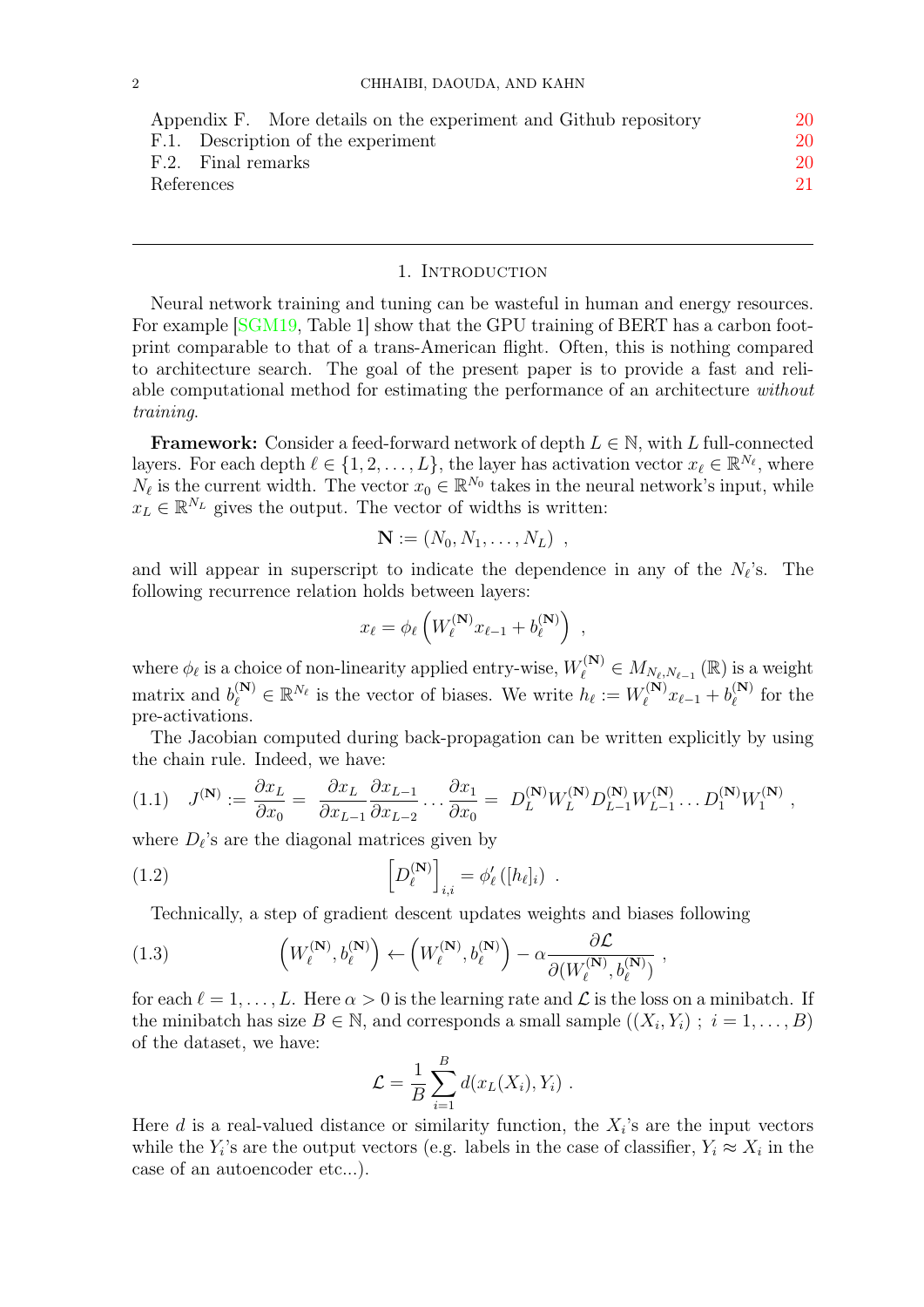The chain rule dictates:

(1.4) 
$$
\frac{\partial \mathcal{L}}{\partial (W_{\ell}^{(\mathbf{N})}, b_{\ell}^{(\mathbf{N})})} = \frac{\partial \mathcal{L}}{\partial x_L} \frac{\partial x_L}{\partial x_{L-1}} \frac{\partial x_{L-1}}{\partial x_{L-2}} \dots \frac{\partial x_{\ell+1}}{\partial x_{\ell}} \frac{\partial x_{\ell}}{\partial (W_{\ell}^{(\mathbf{N})}, b_{\ell}^{(\mathbf{N})})} \n= \frac{\partial \mathcal{L}}{\partial x_L} J_{\ell}^{(\mathbf{N})} \frac{\partial h_{\ell}}{\partial (W_{\ell}^{(\mathbf{N})}, b_{\ell}^{(\mathbf{N})})},
$$

where

<span id="page-2-1"></span>(1.5) 
$$
\frac{\partial \mathcal{L}}{\partial x_L} = \frac{1}{B} \sum_{i=1}^B \partial_1 d(x_L(X_i), Y_i) \in M_{1, N_L}(\mathbb{R}),
$$

<span id="page-2-0"></span>(1.6) 
$$
J_{\ell}^{(\mathbf{N})} = D_{L}^{(\mathbf{N})} W_{L}^{(\mathbf{N})} \dots D_{\ell+1}^{(\mathbf{N})} W_{\ell+1}^{(\mathbf{N})} D_{\ell}^{(\mathbf{N})} \in M_{N_{L},N_{\ell}}(\mathbb{R}) .
$$

Therefore, for the sake of simplicity, we shall focus on the Jacobian  $J^{(N)}$  given in Eq.  $(1.1)$  since it has exactly the same form as the  $J_{\ell}^{(N)}$  $\ell^{(N)}$  given in Eq. [\(1.6\)](#page-2-0). The issue is that a large product of (even larger) matrices can easily become unstable. If many singular values are  $\ll 1$ , we have gradient vanishing. If many singular values are  $\gg 1$ , we have gradient explosion. Such a transition can be referred to as the edge of chaos.

Intuition. This instability is easily understood thanks to the naive analogy with the one-dimensional case. Indeed, the geometric progression  $q^n$  with  $n \to \infty$  is the archetype of a long product and it converges extremely fast, to either 0 if  $|q| < 0$  or to  $\infty$  if |q| > 1.

A less naive intuition consists in observing that mini-batch sampling in Eq.  $(1.5)$  is very noisy. Without further information on the dataset and sampling procedure, it is fair to assume that  $\frac{\partial \mathcal{L}}{\partial x_L}$  has a Gaussian behavior with covariance proportional to  $I_{N_L}$ because of the Central Limit Theorem. Therefore, each gradient step  $\alpha \frac{\partial \mathcal{L}}{\partial (N)}$  $\frac{\partial \mathcal{L}}{\partial (W_{\ell}^{(\mathbf{N})},b_{\ell}^{(\mathbf{N})})}$  in Eq. [\(1.3\)](#page-1-2) is approximately a Gaussian vector with covariance proportional to:

$$
\alpha^2\left(\frac{\partial h_\ell}{\partial(W^{(\mathbf{N})}_\ell,b^{(\mathbf{N})}_\ell)}\right)^T\left(J^{(\mathbf{N})}_\ell\right)^TJ^{(\mathbf{N})}_\ell\frac{\partial h_\ell}{\partial(W^{(\mathbf{N})}_\ell,b^{(\mathbf{N})}_\ell)}\\
$$

.

Simplifying further, we see the importance of the spectrum of  $\left( J_{\ell}^{(N)} \right)$  $\left( \begin{matrix} \mathbf{N} \end{matrix} \right)^T J_\ell^{(\mathbf{N})}$  $\int_{\ell}^{(N)}$  for stability. Basically, eigenvectors of  $\left( J_{\ell}^{(N)} \right)$  $\left( \begin{matrix} \mathbf{N} \end{matrix} \right)^T J_\ell^{(\mathbf{N})}$  $\ell^{(N)}$  are the directions along which the onedimensional intuition applies.

Randomness. Starting from the pioneering works of Glorot and Bengio [\[GB10\]](#page-20-1) on random initializations, it was suggested that the spectral properties of  $J^{(N)}$  are an excellent indicator for stability and learning performance. In particular, an appropriate random initialization was suggested and since implemented in all modern ML frameworks  $[PGC+17, AAB+15]$  $[PGC+17, AAB+15]$  $[PGC+17, AAB+15]$  $[PGC+17, AAB+15]$ .

Here are classical choices of random initializations. The biases  $b_{\ell}^{(N)}$  $\chi_{\ell}^{(N)}$  are taken as random vectors which entries are centered i.i.d. Gaussian random variables with standard deviation  $\sigma_{b_{\ell}}$ . For the weights, we will consider the following matrix ensembles: the  $[W_{\ell}^{(\mathbf{N})}]$  $[\ell^{(N)}]_{i,j}$  are drawn from i.i.d. centered random variables with variance  $\sigma_{W_\ell}^2/N_\ell$  and finite fourth moment as in [\[PS20\]](#page-20-4).

Modeling spectrum thanks to Free Probability Theory. Now, following the works of Pennington et al. [\[PSG18\]](#page-20-5), the tools of Free Probability Theory (FPT) can be used to quantitatively analyze the singular values of  $J^{(N)}$  in the large width limit.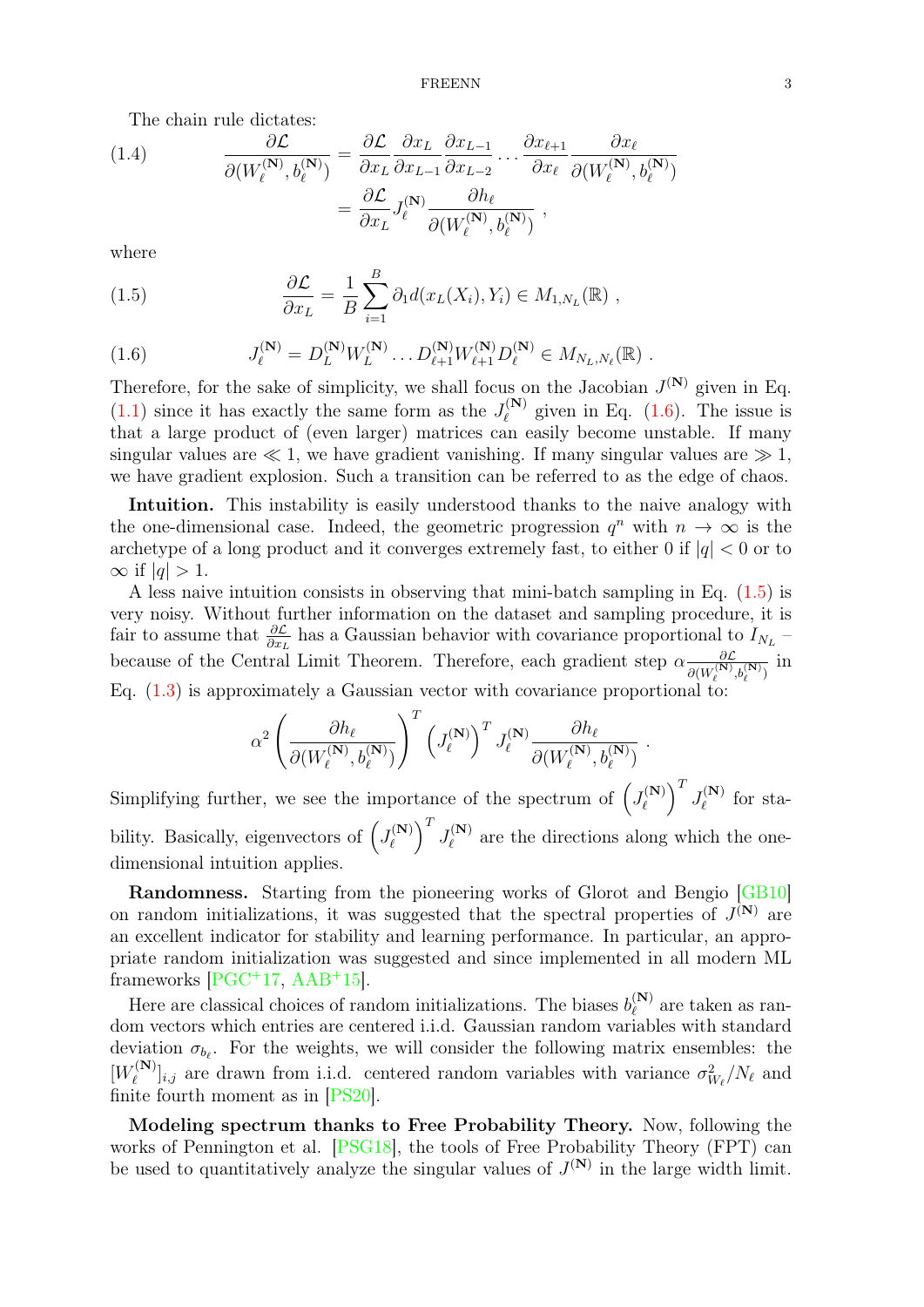The large width limit is particularly attractive when studying large deep networks, especially because free probability appears at relatively small sizes because of strong concentration properties [\[LLC](#page-20-6)<sup>+</sup>18].

For the purposes of this paragraph, we restrict ourselves to square matrices and assume  $N_\ell = N$  for all  $\ell = 1, \ldots, L$ . In fact, FPT is concerned with the behavior of spectral measures as  $N \to \infty$ . For any diagonalizable  $A_N \in M_N(\mathbb{R})$ , the associated spectral measure on the real line is:

$$
\mu_{A^{(N)}}(dx) := \frac{1}{N} \sum_{i=1}^N \delta_{a_i^{(N)}}(dx)
$$

with the  $a_i^{(N)}$  $i^{(N)}$ 's being the eigenvalues of  $A_N$ . For ease of notation, the spectrum of (squared) singular values is written  $\nu_{A^{(N)}} := \mu_{(A^{(N)})^T A^{(N)}}$ . A fundamental assumption for invoking tools from Free Probability Theory, is the assumption of asymptotic free-ness. Without defining the notion, which can be found in [\[MS17\]](#page-20-7), let us describe the important computation it allows, discovered in the seminal work of Voiculescu [\[Voi87\]](#page-21-1). Given two sequences of square matrices  $A^{(N)}$ ,  $B^{(N)}$  in  $M_N(\mathbb{R})$ , with converging spectral measures:

$$
\lim_{N \to \infty} \nu_{A^{(N)}} = \nu_A , \quad \lim_{N \to \infty} \nu_{B^{(N)}} = \nu_B ,
$$

we have that, under the assumption of asymptotic freeness:

$$
\lim_{N\to\infty}\nu_{A^{(N)}B^{(N)}}=\nu_A\boxtimes\nu_B\ ,
$$

where  $\boxtimes$  is a deterministic operation between measures called multiplicative free convolution. The  $\boxtimes$  will be detailed in Section [2.](#page-5-1) The letter A (as well as B) does not correspond to a limiting matrix but to an abstract operator, with associated spectral measure  $\mu_A$  and measure of squared singular values  $\nu_A$ . For such limiting operators, we drop the superscript  $(N)$ .

Under suitable assumptions which are motivated and detailed later following the works of [\[PSG18,](#page-20-5) [HN19,](#page-20-8) [Pas20,](#page-20-9) [PS20,](#page-20-4) [CH21\]](#page-20-10), for all  $\ell = 1, \ldots, L$ , the measures  $\nu_{W_{\ell}^{(\mathbf{N})}}$ and  $\nu_{D_\ell^{(\mathbf{N})}}$  will respectively converge to  $\nu_{W_\ell}$  and  $\nu_{D_\ell}$ . Again the  $W_\ell$ 's and  $D_\ell$ 's are abstract operators which only make sense in the infinite width regime. In the limit, asymptotic freeness will also hold. Therefore, we will see that the measure of interest is:

<span id="page-3-1"></span>(1.7) 
$$
\lim_{N \to \infty} \nu_{J(N)} = \nu_J := \nu_{D_L} \boxtimes \nu_{W_L} \boxtimes \cdots \boxtimes \nu_{D_1} \boxtimes \nu_{W_1}.
$$

The goals of this paper are (1) To give a very fast and stable computation of  $\nu_J$ , in the more general setup of rectangular matrices (2) Empirically demonstrate that FTP metrics computed from  $\nu_J$  do correlate to the final test loss.

<span id="page-3-0"></span>1.1. Contributions. We aim at streamlining the approach of Pennington et al. by providing the tools for a systematic use of FPT. The contributions of this paper can be categorized as:

• Theoretical: In Pennington et al., a constant width is assumed. We generalize the model to allow for varying width profiles, which is more inline with design practices.This requires us to develop a rectangular multiplicative free convolution. We also do not assume that the non-linearity  $\phi_{\ell}$  is the same throughout the neural network.

Then we propose a computational scheme for computing spectral densities, named "Newton lilypads". The method relies on adaptative inversions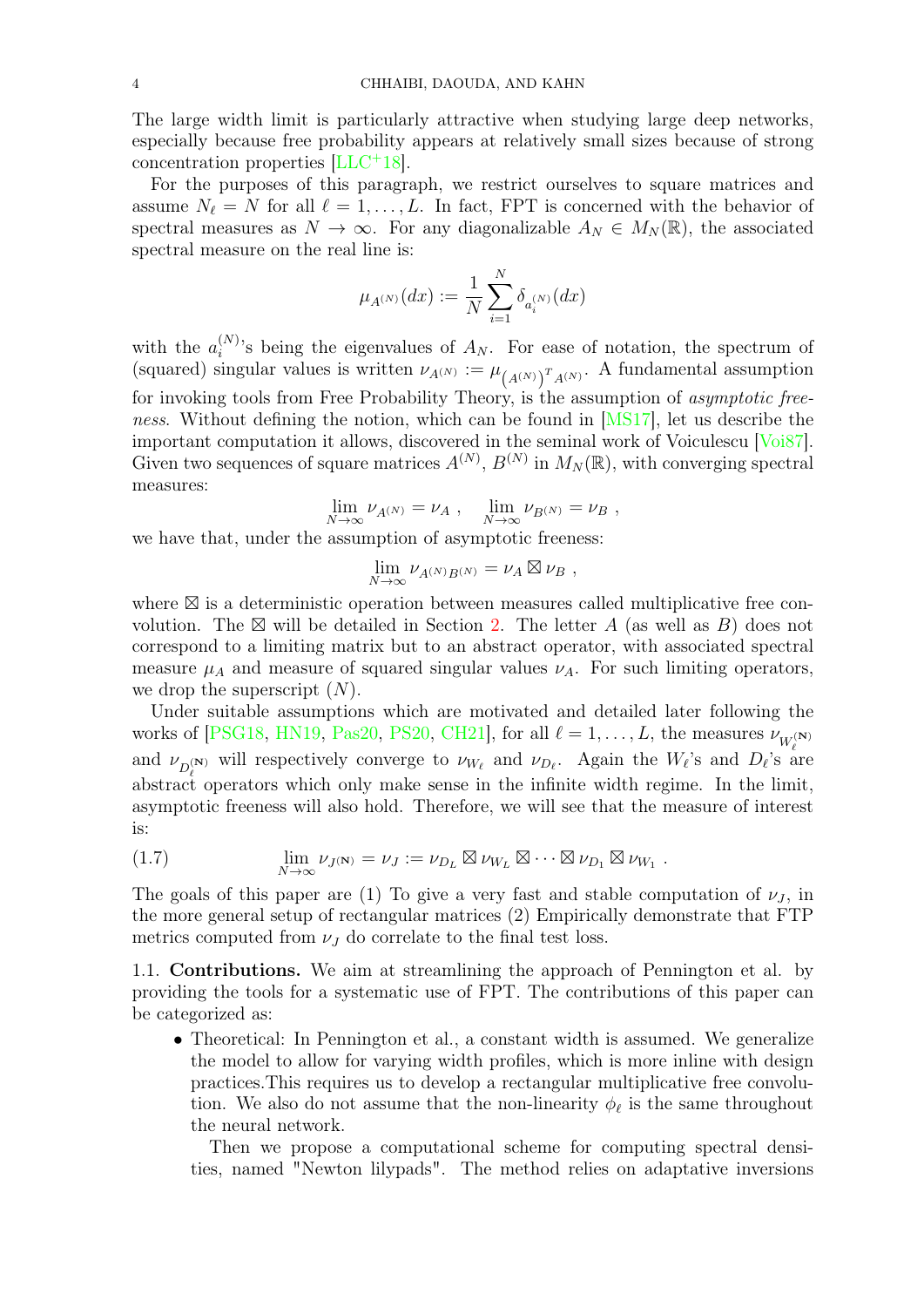of S-transforms using the Newton-Raphson algorithm. If the Newton-Raphson scheme is only local, we achieve a global resolution by chaining basins of attractions, thanks to doubling strategies. As such, we have theoretical guarantees for the convergence.

Interestingly, even in the FPT community, inverting S-transforms has been considered impossible to realize in practice. As we shall see, an S-transform is a holomorphic map with multi-valued inverse. In the words of [\[BGD08,](#page-20-11) p.218], "the operations which are necessary in this method (the inversion of certain functions, the extension of certain analytic functions) are almost always impossible to realise practically."

• Numerical: This misconception led to the use of combinatorial methods based on moments, or fixed-point algorithms via the subordination method  $[ATV^+20,$  $[ATV^+20,$ [MNN](#page-20-13)<sup>+</sup>20, [Tar20\]](#page-21-2). In the ML community, Pennington et al. pioneered the application of FPT to the theoretical foundations of Machine Learning and did not shy away from inverting S-transforms. Their [\[PSG18,](#page-20-5) Algorithm 1] is based on a generic root finding procedure, and choosing the root closest to the one found for the problem with one less layer. A major drawback of this method is that there is no guarantee to find the correct value, unlike our chaining which always chooses the correct branch.

Not only Newton lilypads has guaranteed convergence, but it is also an order of magnitude faster (Fig. [1.1\)](#page-4-0). A few standard Cython optimizations allow to gain another order of magnitude, although this can certainly be refined.

<span id="page-4-0"></span>

FIGURE 1.1. Computation time (in ms) for the density of  $\nu_J$  w.r.t. depth L (left) and number of density points N (right). Vertical axis is logscale. The benchmarked methods are Newton lilypads in pure Python (blue), Newton lilypads with Cython optimizations (orange), Pennington et al.'s Algorithm 1 (green), Monte-Carlo (red). Although the Monte-Carlo method gives outputs which are not comparable to other methods, we give it for indication.

• Empirical: We ask whether the design of feed-forward neural networks can quantitatively benefit from the insights of FPT. To that endeavor, we analyze the correlation between the loss of of several randomly generated architectures and the quantiles of  $\nu_J$ , after a fixed number of epochs (see Fig. [1.2\)](#page-5-3).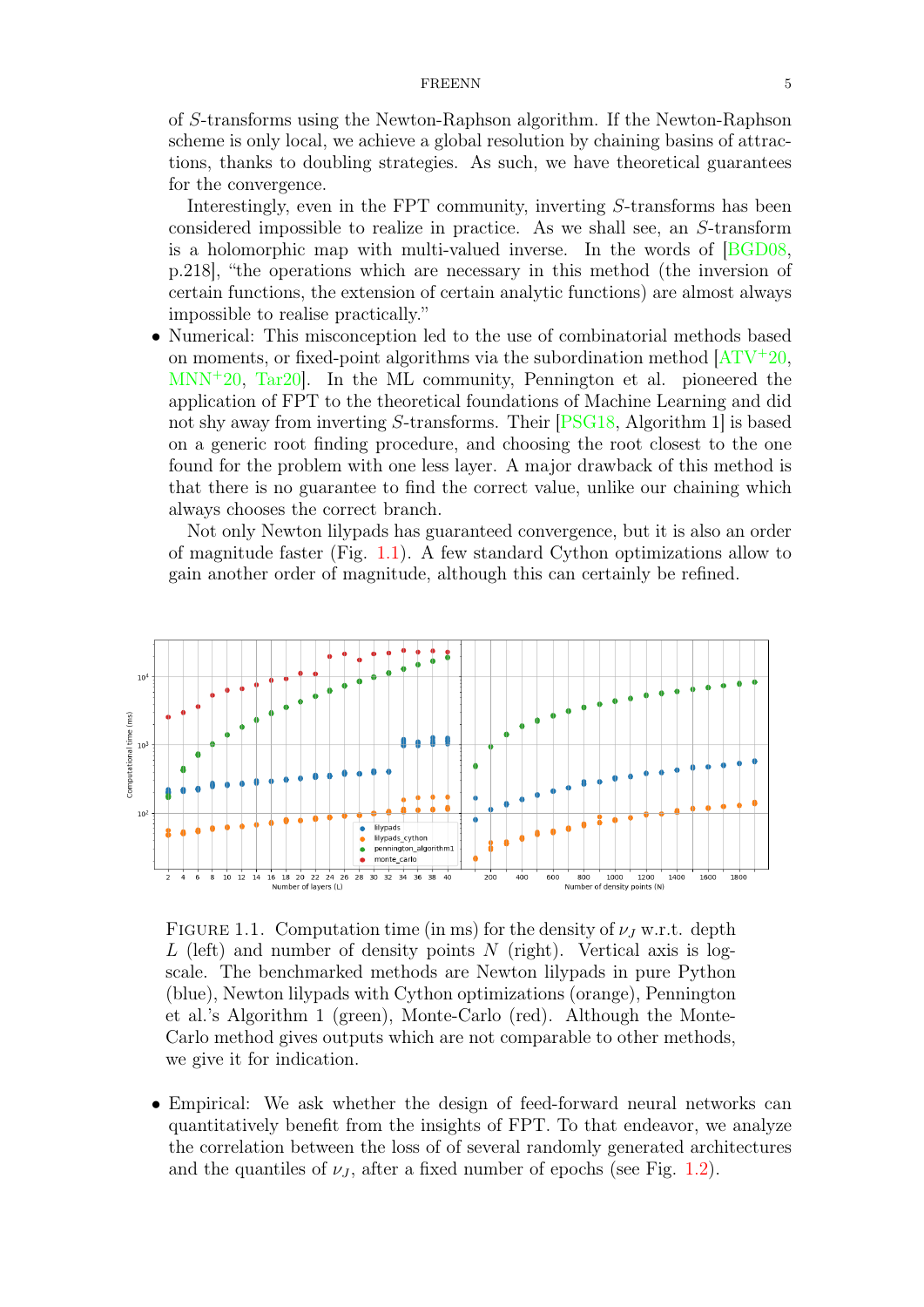<span id="page-5-3"></span>

| Corr. factor | Value    | $p$ -value |
|--------------|----------|------------|
| Spearman     | $-0.850$ | 6.11e-51   |
| Pearson      | $-0.78$  | 4.67e-69   |
|              | $-0.85$  |            |

FIGURE 1.2. Scatter plot of (log<sub>10</sub> of) 90th percentile of  $\nu_J$  and test loss. We have trained 244 MLPs on the classical MNIST dataset, with randomly generated architectures. We also selected the measures with non-explosive and non-vanishing  $\nu_J$ . The p-value is based on the null hypothesis that quantile and loss are uncorrelated.

Remarkably, we find that the ultimate loss is very negatively correlated to the higher quantiles. This suggests that spread-out spectral distributions  $\nu<sub>J</sub>$ are more desirable, provided of course we avoid the vanishing and explosive regimes. In the language of dynamical systems, we say that the Jacobian needs to be hyperbolic i.e. with both contracting and expanding directions. This considerably nuances the idea that learning happens at the edge of chaos. A similar point was made in the conclusion of [\[BSF94\]](#page-20-14), using the language of hyperbolic attractors.

For reproducibility of the numerical and empirical aspects, a complete implementation is provided in a Github repository:

<https://github.com/redachhaibi/FreeNN>

<span id="page-5-0"></span>1.2. Structure of the paper. We start in Section [2](#page-5-1) by stating facts from Free Probability Theory. Most of it is available in the literature, except the definition of the product of rectangular free matrices. There, we establish in the rectangular setting an analogue of Eq.  $(1.7)$  in Theorem [2.3.](#page-6-1) Although it is probably known to specialists, the specifics were never made explicit.

In Section [3,](#page-7-0) we explain in detail the FPT model for random neural networks. Then thanks to the results of [\[Pas20,](#page-20-9) [PS20\]](#page-20-4) and our rectangular setting, we show that the spectral measure of the Jacobian  $J^{(N)}$  converges to  $\nu_J$  and we encode the limit in explicit generating series in Theorem [3.1.](#page-8-2) This gives how  $\nu_J$  can theoretically be recovered.

Section [4](#page-8-1) presents the numerical resolution which inverts the (multi-valued) generating series. There, we reference Appendix [D](#page-16-0) for a quick primer on the classical Newton-Raphson scheme and Kantorovich's criterion for detecting (local) basins of attraction. Then we detail our algorithm. By chaining different basins of attractions, we obtain a global resolution method.

Finally Section [5](#page-11-0) further comments on the benchmarks of Fig. [1.1](#page-4-0) and presents the experiment leading to Fig. [1.2.](#page-5-3) More details are given in Appendix [F.](#page-19-0)

## 2. Free Probability

<span id="page-5-2"></span><span id="page-5-1"></span>2.1. Definitions and notations. Free Probability Theory provides a framework to analyze eigenvalues and singular values of large random matrices.We now introduce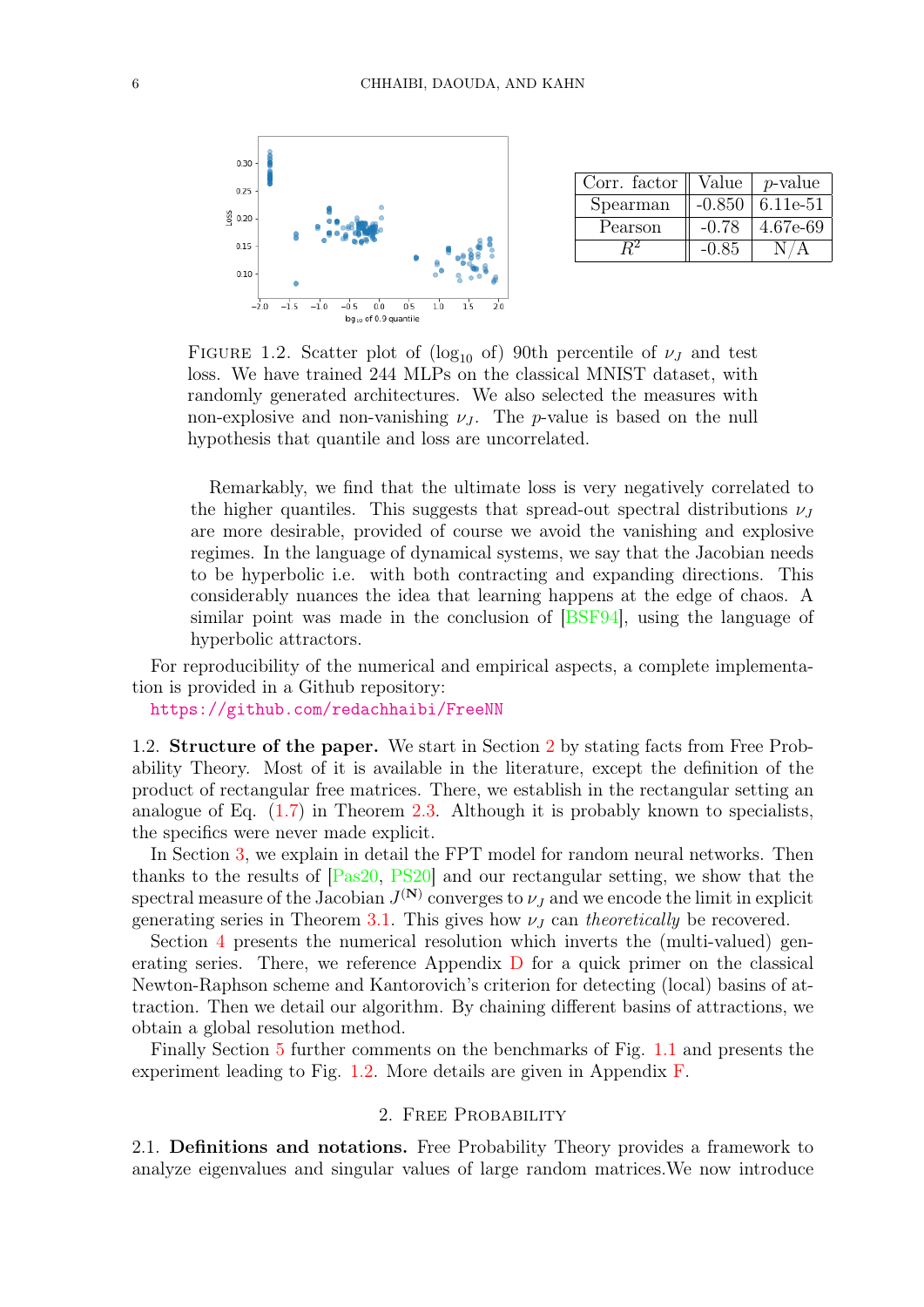various complex-analytic generating series which encode the measures and the basic operations on them. First, the Cauchy-Stieltjes transform of  $\mu$ , a probability measure on  $\mathbb{R}_+$  is:

$$
G_{\mu}: \begin{array}{ccc} \mathbb{C}_+ & \to & \mathbb{C}_- \\ z & \mapsto & \int_{\mathbb{R}_+} \frac{\mu(dv)}{z-v} , \end{array}
$$

where

$$
\mathbb{C}_{\pm} := \{ z \in \mathbb{C} \mid \pm \Im z > 0 \} .
$$

The transform  $G_{\mu}$  encodes the measure  $\mu$  and reciprocally, the measure can be recovered thanks to:

<span id="page-6-3"></span>**Lemma 2.1** (Cauchy-Stieltjes inversion formula – Theorem 6 in  $[MS17]$ ). We have the weak convergence of probability measures:

$$
\lim_{y \to 0} -\frac{1}{\pi} \Im G_{\mu}(x+iy) dx = \mu(dx) .
$$

The moment generating function is

<span id="page-6-4"></span>(2.1) 
$$
M_{\mu}(z) = zG_{\mu}(z) - 1 = \sum_{k=1}^{+\infty} \frac{m_k(\mu)}{z^k},
$$

where for all  $k \in \mathbb{N}$ ,  $m_k(\mu) := \int_{\mathbb{R}} x^k \mu(dx)$  is the k-th moment of  $\mu$ . For  $\mu \neq \delta_0$ ,  $M_\mu$ is invertible in the neighborhood of  $\infty$  and the inverse is denoted by  $M_\mu^{(-1)}$ . The Stransform of  $\mu$  is defined as  $S_{\mu}(m) = \frac{1+m}{m M_{\mu}^{(n-1)}(m)}$ , and is analytic in a neighborhood of  $m = 0$ . Furthermore, the variable z will always denote an element of  $\mathbb{C}_+$ , while the variables g and m will denote elements in the image of  $G_{\mu}$  and  $M_{\mu}$ . For a diagonalizable  $\text{matrix } A^{(N)} \in M_N(\mathbb{R}), \text{ we write } S_{A^{(N)}} := S_{\mu_{A^{(N)}}}, G_{A^{(N)}} := G_{\mu_{A^{(N)}}}, M_{A^{(N)}} := M_{\mu_{A^{(N)}}}.$ 

A landmark result in the field introduces free multiplicative convolution in a natural way, and shows that this operation is linearized by the S-transform:

<span id="page-6-5"></span>**Theorem 2.2** (Voiculescu, [\[Voi87\]](#page-21-1)). Consider two sequences of positive matrices, each element in  $M_N(\mathbb{R})$ 

$$
(A^{(N)}; N \ge 1), (B^{(N)}; N \ge 1),
$$

such that:

$$
\lim_{N \to \infty} \mu_{A^{(N)}} = \mu_A , \quad \lim_{N \to \infty} \mu_{B^{(N)}} = \mu_B .
$$

Under the assumption of asymptotic freeness for  $A^{(N)}$  and  $B^{(N)}$ , there exists a deterministic probability measure  $\mu_A \boxtimes \mu_B$  such that  $\lim_{N\to\infty} \mu_{A^{(N)}B^{(N)}} = \mu_A \boxtimes \mu_B$ . The  $operation \boxtimes$  is the multiplicative free convolution. Moreover

<span id="page-6-2"></span>(2.2) 
$$
S_{AB}(m) = S_A(m)S_B(m) .
$$

This convergence akin to a law of large numbers is the key ingredient which allows to build the deterministic model for the back-propagation of gradients in Eq.  $(1.7)$ .

<span id="page-6-0"></span>2.2. Product of rectangular free matrices. As a generalization of Eq. [\(2.2\)](#page-6-2) to rectangular matrices, we state:

<span id="page-6-1"></span>**Theorem 2.3.** Let  $(p_N)_{N\geq 1}$ ,  $(q_N)_{N\geq 1}$ ,  $(r_N)_{N\geq 1}$ , be three sequences of integers satisfying

$$
p_N, q_N, r_N \xrightarrow[N \to \infty]{} \infty,
$$
  $\frac{r_N}{q_N} \xrightarrow[N \to \infty]{} c > 0.$ 

Consider for all  $N \geq 1$  let  $A^{(N)}$ ,  $B^{(N)}$  be random matrices of respective sizes  $p_N \times q_N$  and  $q_N \times r_N$  such that the (squared) singular laws of  $A^{(N)}, B^{(N)}$  converge weakly. Assuming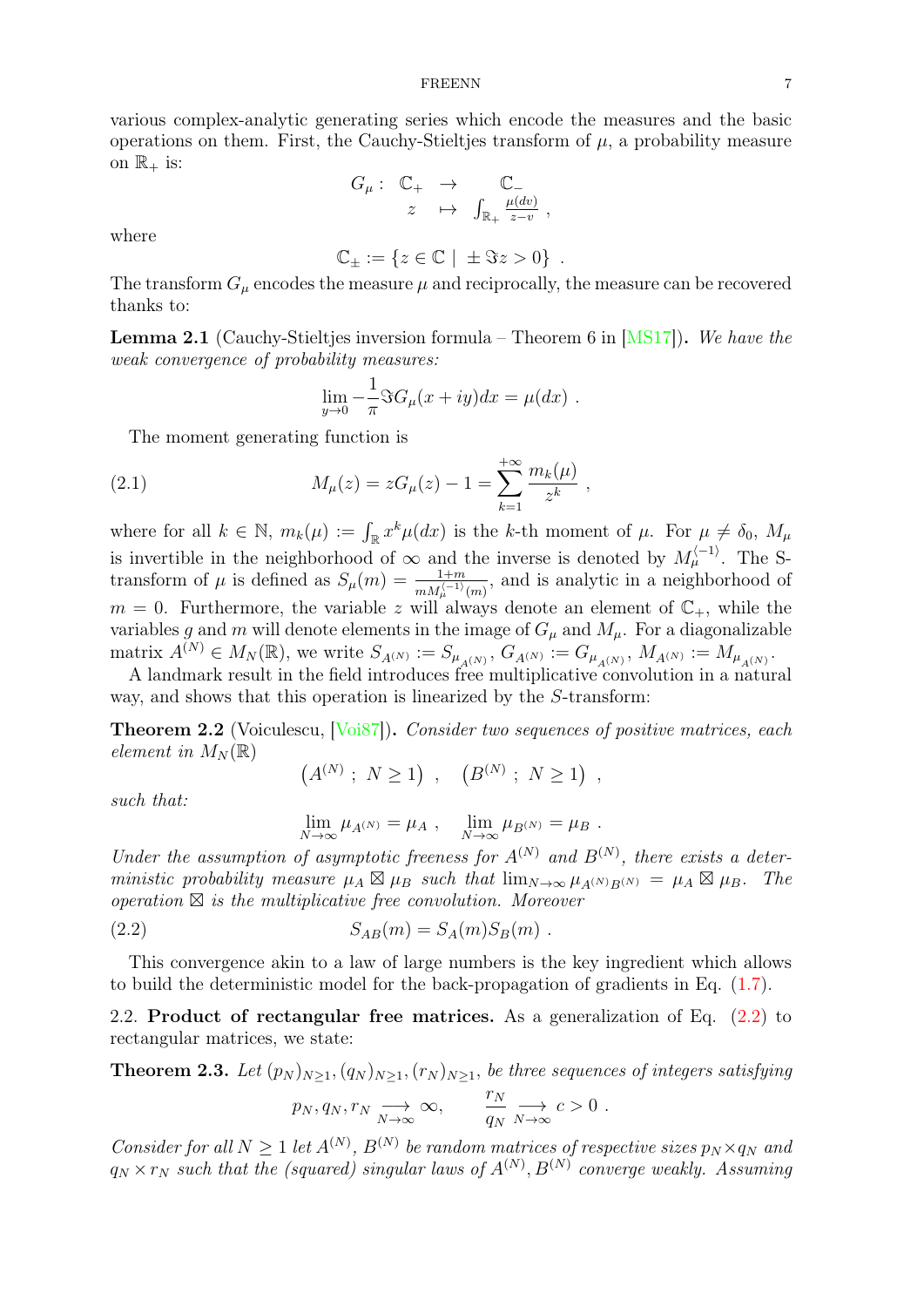that  $B^{(N)}(B^{(N)})^T$  and  $(A^{(N)})^T A^{(N)}$  are asymptotically free, we have that in the limit  $N \to \infty$ :

$$
S_{(AB)^{T}AB}(m) = S_{A^{T}A}(cm) S_{B^{T}B}(m) .
$$

*Proof.* See the appendix, Subsection [C.1](#page-14-1)

Implicitly this defines a rectangular multiplicative free convolution, which could be denoted  $\mathbb{Z}_c$  in the spirit of the rectangular free additive convolution [\[BG09\]](#page-20-15). But, in the current setting, this is not a good idea. Indeed, if one defines  $\mu_1 \boxtimes_c \mu_2$  as the measure whose S-transform is  $S_{\mu_1}(c \cdot) S_{\mu_2}$ , then a quick computation shows that  $\boxtimes_c$  is not associative i.e. for a triplet  $(\mu_1, \mu_2, \mu_3)$  of probability measures and a pair  $(c_1, c_2) \in \mathbb{R}_+^* \times \mathbb{R}_+^*$ , we generically have:

$$
\mu_1 \boxtimes_{c_1} (\mu_2 \boxtimes_{c_2} \mu_3) \neq (\mu_1 \boxtimes_{c_1} \mu_2) \boxtimes_{c_2} \mu_3
$$
.

A better idea is to treat the dimension ratio  $c$  as part the data:

**Definition 2.4.** On the set of pairs  $(\mu, c)$  such that  $\mu$  is a probability measure on  $\mathbb{R}_+$ and  $c \in \mathbb{R}_+^*$ , define the operation  $\boxtimes$  as:

$$
(\mu_1, c_1) \boxtimes (\mu_2, c_2) := (\nu, c_1 c_2) ,
$$

where  $\nu$  is the unique probability measure such that  $S_{\nu} = S_{\mu_1}(c_2 \cdot)S_{\mu_2}$ . This extends the classical definition as the usual free convolution is recovered with  $(\mu_1, 1) \boxtimes (\mu_2, 1) :=$  $(\mu_1 \boxtimes \mu_2, 1).$ 

Such an operation is associative and will allow a neat formulation of the measure of interest in the upcoming Theorem [3.1,](#page-8-2) entirely analogous to Eq. [\(1.7\)](#page-3-1).

## 3. Theoretical resolution of the model

<span id="page-7-0"></span>Let us start by describing the model and the underlying assumptions.

<span id="page-7-1"></span>3.1. The model. Width profile: Pennington et al. [\[PSG18\]](#page-20-5) consider  $N_\ell = N$  for  $\ell = 1, 2, \ldots, N$ . Here, we consider that the width of layers is not constant across layers, which is mostly the case in practice. Indeed, modern architectures typically have very sophisticated topologies with layers varying in widths.

Let us assume that we are in the infinite width regime in the sense that  $N_{\ell} \to \infty$ , for all  $\ell = 0, 1, 2 \ldots, L$  and:

$$
\frac{N_{\ell-1}}{N_{\ell}}\underset{\mathbf{N}\to\infty}{\longrightarrow}\lambda_{\ell}\geq 0,
$$

and let us denote  $\Lambda_{\ell} := \lim_{\mathbf{N} \to \infty}$  $\mathcal{N}_0$  $\frac{N_0}{N_{\ell}} = \prod_{k=1}^{\ell} \lambda_k$ , with the convention  $\Lambda_0 = 1$ .

FPT limits: Let N be a standard Gaussian random variable on the real line R:

$$
\mathbb{P}\left(\mathcal{N}\in dx\right) = \frac{e^{-\frac{x^2}{2}}}{\sqrt{2\pi}}dx.
$$

Here  $D_{\ell}^{(\mathbf{N})}$  $\ell_{\ell}^{(N)}$  is diagonal with entries  $\phi'_{\ell}([h_{\ell}]_i)$  (see Eq. [\(1.2\)](#page-1-3)), and the pre-activations

$$
h_{\ell} = W_{\ell}^{(\mathbf{N})} x_{\ell-1} + b_{\ell}^{(\mathbf{N})} = W_{\ell}^{(\mathbf{N})} \phi_{\ell}(h_{\ell-1}) + b_{\ell}^{(\mathbf{N})}
$$

clearly depend on the previous layers. Because of this lack of independence, the standard results of FPT cannot be applied directly i.e. asymptotic freeness does not obviously hold. This is an important subtlety that is addressed in the upcoming Theorem [3.1.](#page-8-2) Based on an information propagation argument, the papers  $[PLR+16]$  $[PLR+16]$ , [SGGSD16\]](#page-21-3) argue that the entries of  $h_\ell$  behave as the i.i.d. samples of a Gaussian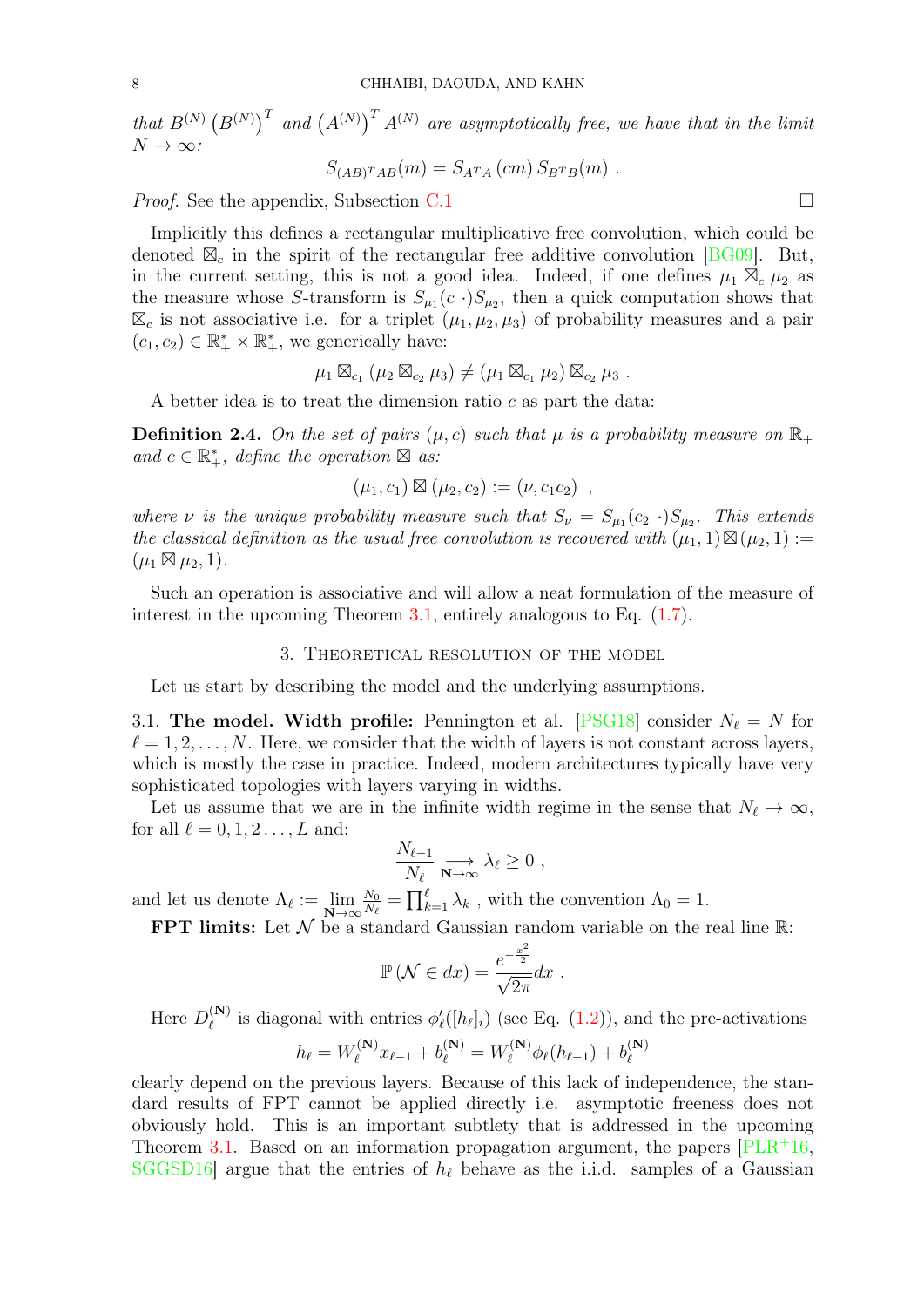distribution with zero mean and variance  $q^{\ell}$ . A basic law of large numbers applied to Eq.  $(1.2)$  gives a limit for the empirical measure:

$$
\mu_{D_{\ell}} = \lim_{N_{\ell} \to \infty} \mu_{D_{\ell}^{(\mathbf{N})}} = \phi_{\ell}' \left( \sqrt{q^{\ell}} \mathcal{N} \right) .
$$

Also the recurrence for the variance is:

(3.1) 
$$
q^{\ell} = f_{\ell} (q^{\ell-1}) = \sigma_{W_{\ell}}^2 \mathbb{E} \left[ \phi_{\ell} \left( \sqrt{q^{\ell-1}} \mathcal{N} \right)^2 \right] + \sigma_{b_{\ell}}^2,
$$

with initial condition  $q^1 = \frac{\sigma_{W_1}^2}{N_1}$  $\frac{\sigma_{W_1}}{N_1} \sum_{i=1}^{N_1} (x_0^i)^2 + \sigma_{b_1}^2$ 

Recently Pastur et al. completed this heuristic thanks to a swapping trick – see [\[Pas20,](#page-20-9) Lemma 3.3] and [\[PS20,](#page-20-4) Remark 3.4]. They proved that, regarding the asymptotical spectral properties of  $J^{(N)}$ , one can replace each  $D_{\ell}^{(N)}$  $\int_{\ell}^{(N)}$  by a diagonal matrix with independent Gaussian entries  $\sqrt{q^{\ell}}\mathcal{N}$  independent from the rest. In that setting, one can apply the results on products of asymptotically free matrices which were given in Section [2.](#page-5-1)

<span id="page-8-2"></span>Theorem 3.1. In terms of the rectangular multiplicative free convolution, the measure of (squared) singular values of  $J^{(N)}$  converges to

(3.2) 
$$
\nu_J = (\nu_{D_L}, 1) \boxtimes (\nu_{W_L}, \lambda_L) \boxtimes \cdots \boxtimes (\nu_{D_1}, 1) \boxtimes (\nu_{W_1}, \lambda_1) .
$$

Moreover, the S-transform of  $J<sup>T</sup>J$  in the infinite width regime verifies

(3.3) 
$$
S_{J^{T}J}(m) = \prod_{\ell=1}^{L} \left[ S_{D_{\ell}^{2}}(\Lambda_{\ell}m) S_{W_{\ell}^{T}W_{\ell}}(\Lambda_{\ell-1}m) \right].
$$

In particular, under the assumption that the entries of  $W_\ell$  are i.i.d. :

$$
S_{J^{T}J}(m) = \prod_{\ell=1}^{L} \left( S_{D_{\ell}^{2}} \left( \Lambda_{\ell} m \right) \frac{1}{\sigma_{W_{\ell}}^{2}} \frac{1}{1 + \Lambda_{\ell} m} \right) , \quad M_{J^{T}J}^{(-1)}(m) = \frac{m+1}{m} \prod_{\ell=1}^{L} \frac{\sigma_{W_{\ell}}^{2}(1 + \Lambda_{\ell} m)}{S_{D_{\ell}^{2}} \left( \Lambda_{\ell} m \right)} .
$$

*Proof.* See the appendix, Subsection [C.2.](#page-15-0)

<span id="page-8-0"></span>3.2. Master equation. In the end, we only need to fix width ratios and non-linearities to form  $M_I^{\langle -1 \rangle}$  $J_J^{(-1)}(m)$ , and get the master equation which we solve numerically thanks to an adaptive Newton-Raphson scheme.

The non-linearities ReLu, Hard Tanh and Hard Sine yield explicit formulas, which can be found in Table [B.1](#page-13-1) of the appendix. If  $W_\ell$  has i.i.d. entries, one finds the explicit master equation:

(3.4) 
$$
M_{JTJ}^{(-1)}(m) = \frac{m+1}{m} \prod_{\ell=1}^{L} \sigma_{W_{\ell}}^2 (c_{\ell} + \Lambda_{\ell} m) ,
$$

where  $c_{\ell} = \frac{1}{2}$  when  $\phi_{\ell}$  is ReLu,  $c_{\ell} = C_{\ell} = \mathbb{P}\left(0 \leq \mathcal{N} \leq \frac{1}{\sqrt{\ell}}\right)$  $q^{\ell}$  $\setminus$ if  $\phi_{\ell}$  is Hard Tanh and  $c_{\ell} = 1$  if  $\phi_{\ell}$  is Hard Sine.

## 4. Numerical resolution

<span id="page-8-1"></span>Here we describe the numerical scheme aimed at computing the spectral density of  $J<sup>T</sup>$  in Eq. [\(1.1\)](#page-1-1). We use the following steps to compute the spectral density at a fixed  $x \in \mathbb{R}_+$ :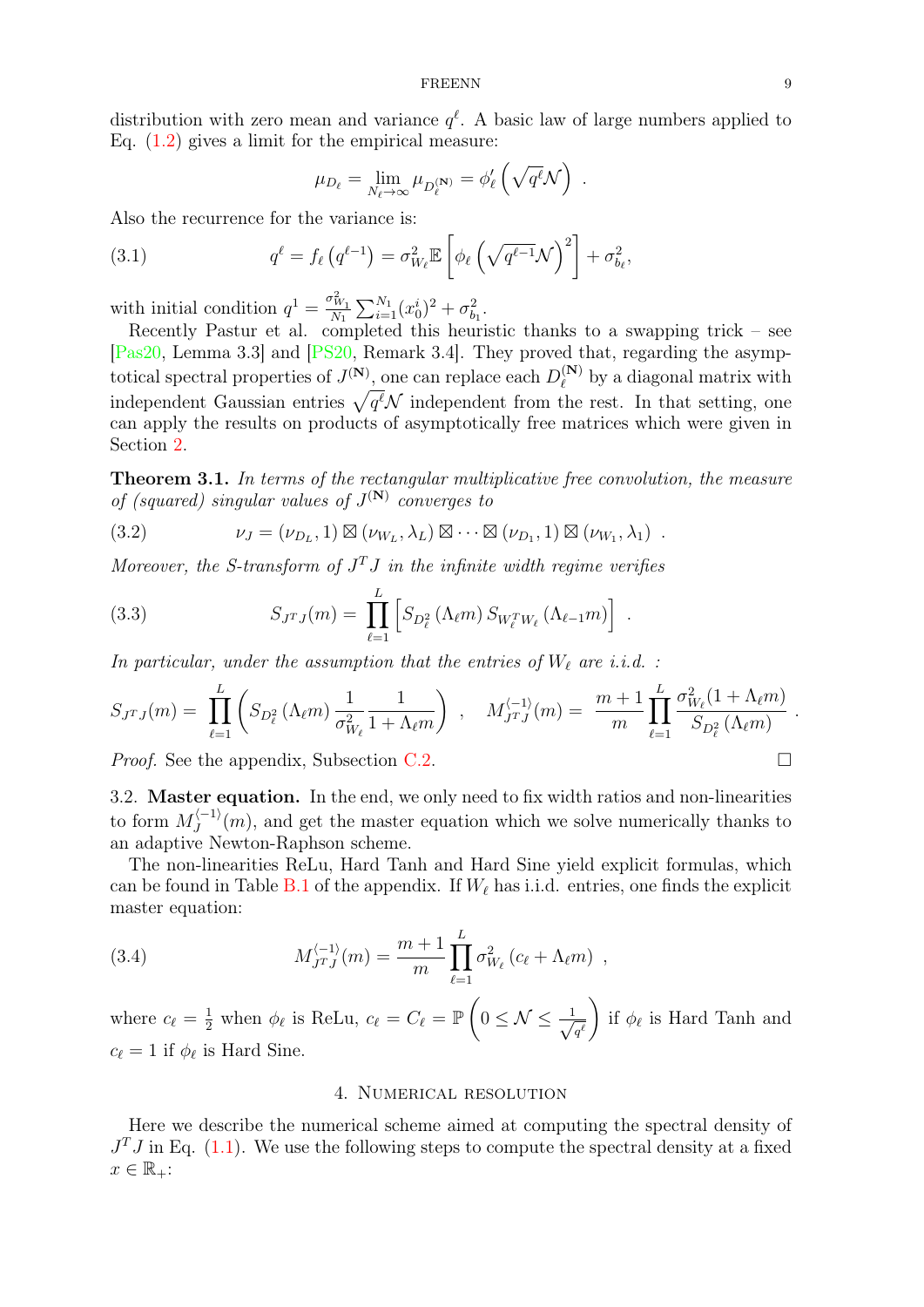• Because of the Cauchy-Stieltjes inversion formula given in Lemma [2.1,](#page-6-3) pick a small  $y > 0$  in order to compute:

$$
-\frac{1}{\pi}\Im G_{J^TJ}(z=x+iy) .
$$

The smaller the better, and in practice our method works for up to  $y = 10^{-9}$ . Figure [A.1](#page-12-1) shows the same target distribution but convolved with various Cauchy distributions  $y\mathcal{C}$  where  $y \in \{1, 10^{-1}, 10^{-4}\}$ . This corresponds to computing the density  $\frac{-1}{\pi} \Im G_{\mu} (\cdot + iy)$  for different y's.

- Because of Eq.  $(2.1)$ , we equivalently need to compute  $M_{J^TJ}(z)$ .
- $\bullet$   $M_{IT}^{\langle -1 \rangle}$  $J_{J}^{(-1)}(m)$  is available thanks to the master equation in Theorem [3.1.](#page-8-2) Therefore, we need to invert  $m \mapsto M_{TT}^{\langle -1 \rangle}$  $J_{J^TJ}^{(-1)}(m)$ . This step is the crucial part:  $M_{J^TJ}^{(-1)}$  $\int_{J^T J}^{(-1)}$  is multivalued and one needs to choose the correct branch.

<span id="page-9-0"></span>4.1. Initial setup. We first use the classical Newton-Raphson scheme to invert the equation  $z = f(m)$  where  $z \in \mathbb{C}_+$  is fixed and f is rational. A neat trick which leverages the fact that f is rational and that  $z \in \mathbb{C}_+$  is to define:

<span id="page-9-1"></span>
$$
(4.1) \qquad \qquad \varphi_z(m) := P(m)/z - Q(z) .
$$

As such, we have:

$$
z = f(m) = \frac{P(m)}{Q(m)}
$$
  $\iff \varphi_z(m) = 0.$ 

There are several advantages of doing that: (1) Inversion is recast into finding the zero of a polynomial function. (2) Since we have  $\lim_{z\to\infty} M(z) = 0$ , if z is large in modulus,  $m = 0$  is a natural starting point for the algorithm when z is large.

It is well-known that the Newton-Raphson scheme fails unless the initial guess  $m_0 \in \mathbb{C}$  belongs to a basin of attraction for the method. And, provided such a guarantee, the Newton-Raphson scheme is exceptionally fast with a quadratic convergence speed. Kantorovich's seminal work in 1948 provides such a guarantee locally. For the reader's convenience, we give in Appendix [D](#page-16-0) the pseudo-code for the Newton-Raphson algorithm (Algorithm  $D.1$ ), as well as a reference for the optimal form of the Kantorovich criterion (Theorem [D.1\)](#page-17-1).

Therefore, we assume that we have at our disposal a function  $(z, m) \mapsto \text{is\_IN\_BASIN}(z, m)$ which indicates if the Kantorovich criterion is satisfied for  $\varphi_z$  at any  $m \in \mathbb{C}$ . It is particularly easy to program with  $\varphi_z$  polynomial.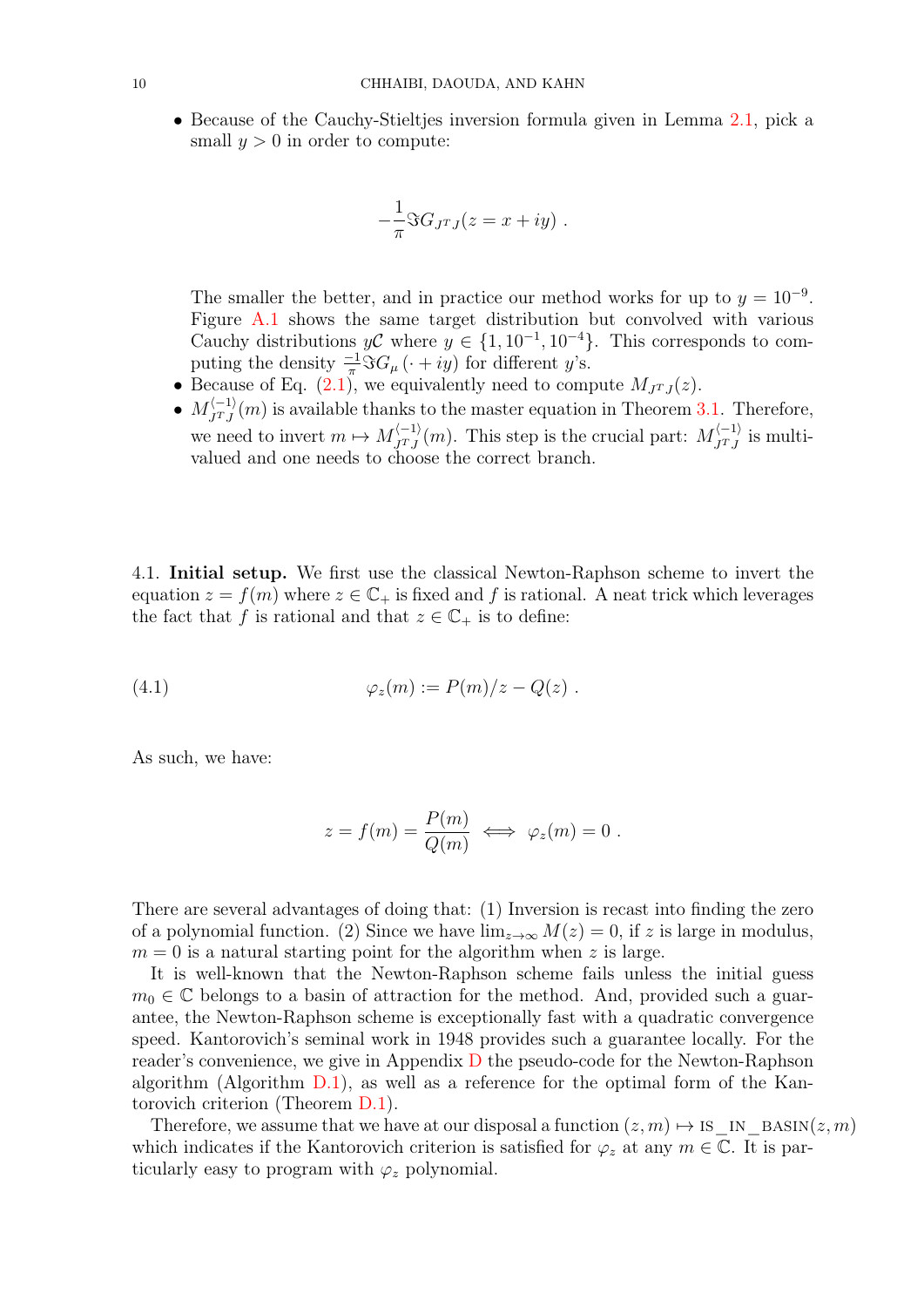Algorithm 4.1 Newton lilypads, chaining basins of attraction

```
Name: NEWTON_LILYPADS
Input:
Image value: z_{objective} \in \mathbb{C}_+,(Optional) Proxy: (z_0, m_0) \in \mathbb{C}_+ \times \mathbb{C}.
Output: M(z_{objective})Code:
# Find a proxy (z_0, m_0 = 0) using a doubling strategy, if None given
if (z_0, m_0) is None then
  m \leftarrow 0z \leftarrow z_{objective}while not is IN BASIN(z, m) do
     z \leftarrow z + i \Im(z) = \Re(z) + i 2 \Im(z) \neq Double imaginary part
  end while
  m \leftarrow NEWTON RAPHSON(z, Guess = m)
else
   (z, m) \leftarrow (z_0, m_0)end if
# Starts heading towards z_{objective} using dichotomy
while |z_{objective} - z| > 0 do
   \Delta z \leftarrow z_{objective} - zwhile not is in BASIN(z + \Delta z, m) do
     \Delta z \leftarrow 0.5 * \Delta zend while
  z \leftarrow z + \Delta zm \leftarrow NEWTON RAPHSON(z, \text{Gauss} = m)end while
return m
```
<span id="page-10-0"></span>4.2. Newton lilypads: Doubling strategies and chaining. Now we have all the (local) ingredients in order to describe a global strategy which solves in  $m \in \mathbb{C}$  the equation:

$$
\varphi_z(m)=0.
$$

First, one has to notice that this problem is part of a family parametrized by  $z \in \mathbb{C}_+$ . And the solution is  $m \approx 0$  for z large. Therefore, one can find a proxy solution for  $z \in \mathbb{C}_+$  high enough. This is done thanks to a doubling strategy until a basin of attraction is reached.

Second, if a proxy  $(z, m)$  is available, we can use the Newton-Raphson algorithm to find a solution  $(z + \Delta z, m + \Delta m)$  starting from m. To do so, we need  $\Delta z$  small enough. This on the other hand is done by dichotomy.

Tying the pieces together allows to chain the different basins of attraction and leads to Algorithm [4.1.](#page-10-0) Notice that in the description of the algorithm, we chose to make implicit the dependence in the function  $f$ , since it is only passed along as a parameter. Technically,  $f$  is a parameter for all three functions NEWTON, RAPHSON, is\_in\_basin, newton\_lilypads.

The discussion leading to this algorithm, combined with the Kantorovich criterion yields: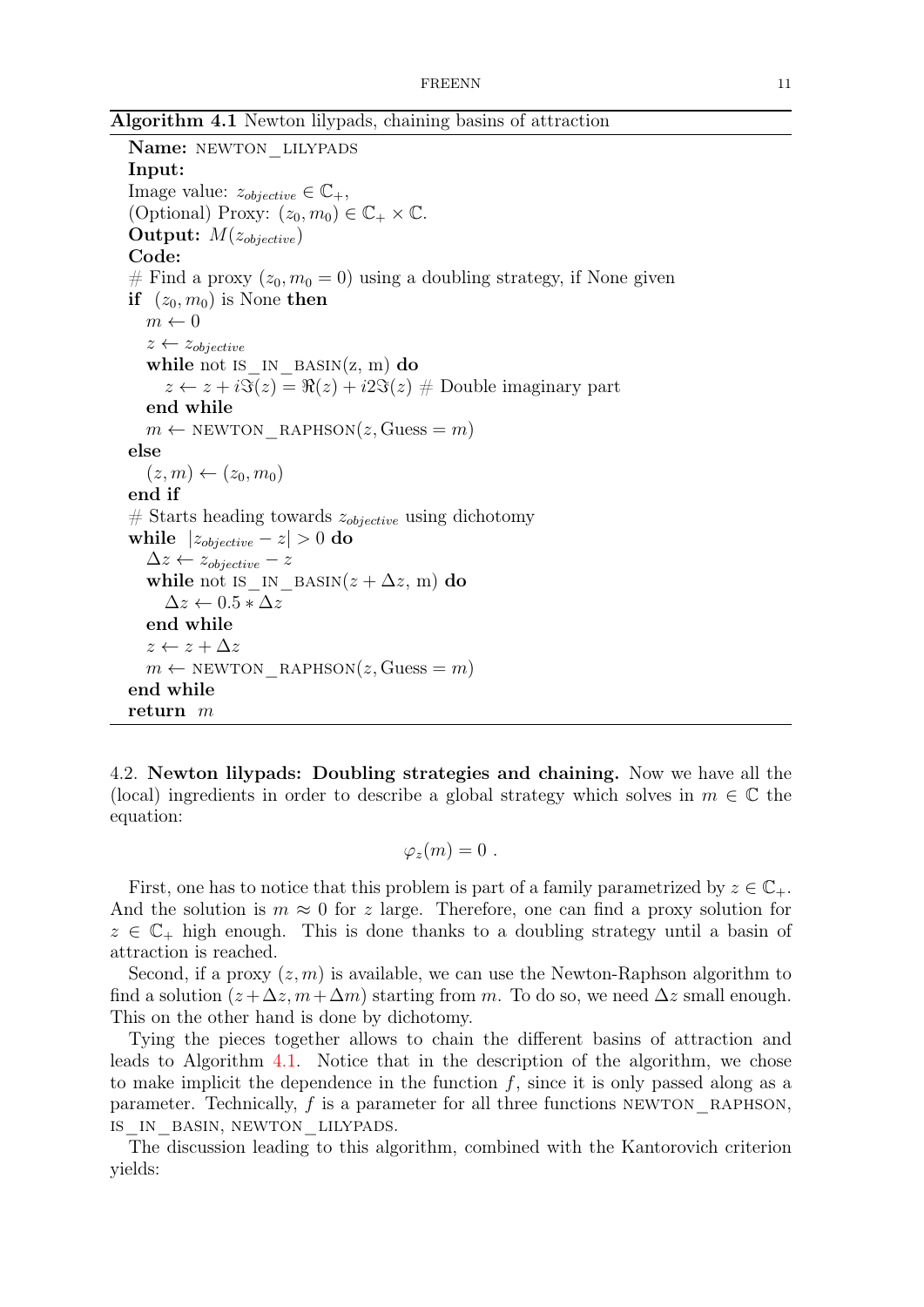**Theorem [4.1](#page-10-0).** Given  $f : m \mapsto M^{(-1)}(m)$  and  $z \in \mathbb{C}^+$ , Algorithm 4.1 has guaranteed convergence. Moreover it returns  $m = M(z)$  i.e. the (unique) holomorphic extension of the inverse of f in the neighborhood of 0.

### 5. Benchmarks and experiments

<span id="page-11-0"></span>Computational speed and precision: The computational time required for computing the density of  $\nu_J$  was given in Fig. [1.1.](#page-4-0) A closer examination of the timings shows that Newton lilypads scales sublinearly with the number of required points. This is easily understood by the fact that smaller N requires the computation of more basins of attraction per point. Also, the Monte-Carlo method used matrices of size  $n = 3000$ . Not only Monte-Carlo is imprecise because of the noise, but its performance scales very poorly with  $n$  since one needs to diagonalize ever larger matrices. Of course, Monte-Carlo remains the easiest method to implement. Finally, the deterministic methods compute the density up to machine precision.

Experiment: To leverage the numerical scheme, we designed the following experiment. Consider a classical Multi-Layer Perceptron (MLP) with  $L = 4$  layers, feed-forward and fully-connected with ReLu non-linearities. The MLP's architecture is determined by the vector  $\lambda = (\lambda_0, \lambda_1, \dots, \lambda_L)$ . The initialization follows the Xavier normal initialization  $[GB10]$  as implemented in Pytorch  $[PGC^+17]$  $[PGC^+17]$ . The gains of this initialization are determined by the vector  $\sigma = (\sigma_1, \sigma_2, \dots, \sigma_L)$ .

By randomly sampling the vector  $\lambda$ , we explore the space of possible architectures. In other to have balanced architectures, we chose independent  $\lambda_i$ 's with  $\mathbb{E}(\lambda_i) = 1$ . Likewise, we also sample different possible gains. Hence we find ourselves with several MLPs architectures each with it's unique initialization. The spectral distributions are computed thanks to our Algorithm [4.1.](#page-10-0) We train multiple instances for each MLP, thus obtaining a large sample of learning curves. Finally we calculate the correlations between the cross-entropy loss on the test set and the 90th percentile of the spectral distribution  $\nu_J$  after 50 epochs of training on the MNIST datasets.

### 6. Conclusion

<span id="page-11-1"></span>Here, we gave an efficient numerical method based on FPT for evaluating neural network architectures. This method is fast, reliable and can be used to automatically select architectures with the best chances of convergence. Empirically, we demonstrated that the loss of a feed-forward neural networks after training is highly (negatively) correlated to higher quantiles of the theoretically computed spectral distribution.

Finally a challenging problem would be to accommodate for skip-connections:

$$
x_{\ell} = \varphi \left( \sum_{i=1}^{K-1} W_{\ell,i}^{(\mathbf{N})} x_{\ell-i} + b_{\ell}^{(\mathbf{N})} \right) ,
$$

where K is the maximum lag and  $W_{\ell,i}^{(N)} \in M_{N_{\ell},N_{\ell-i}}$  is a weight matrix. Here the chain rule used for back-propagation changes in a fundamental way. The Jacobian cannot be approximated by a simple product of free matrices as the same free variable will appear at multiple locations.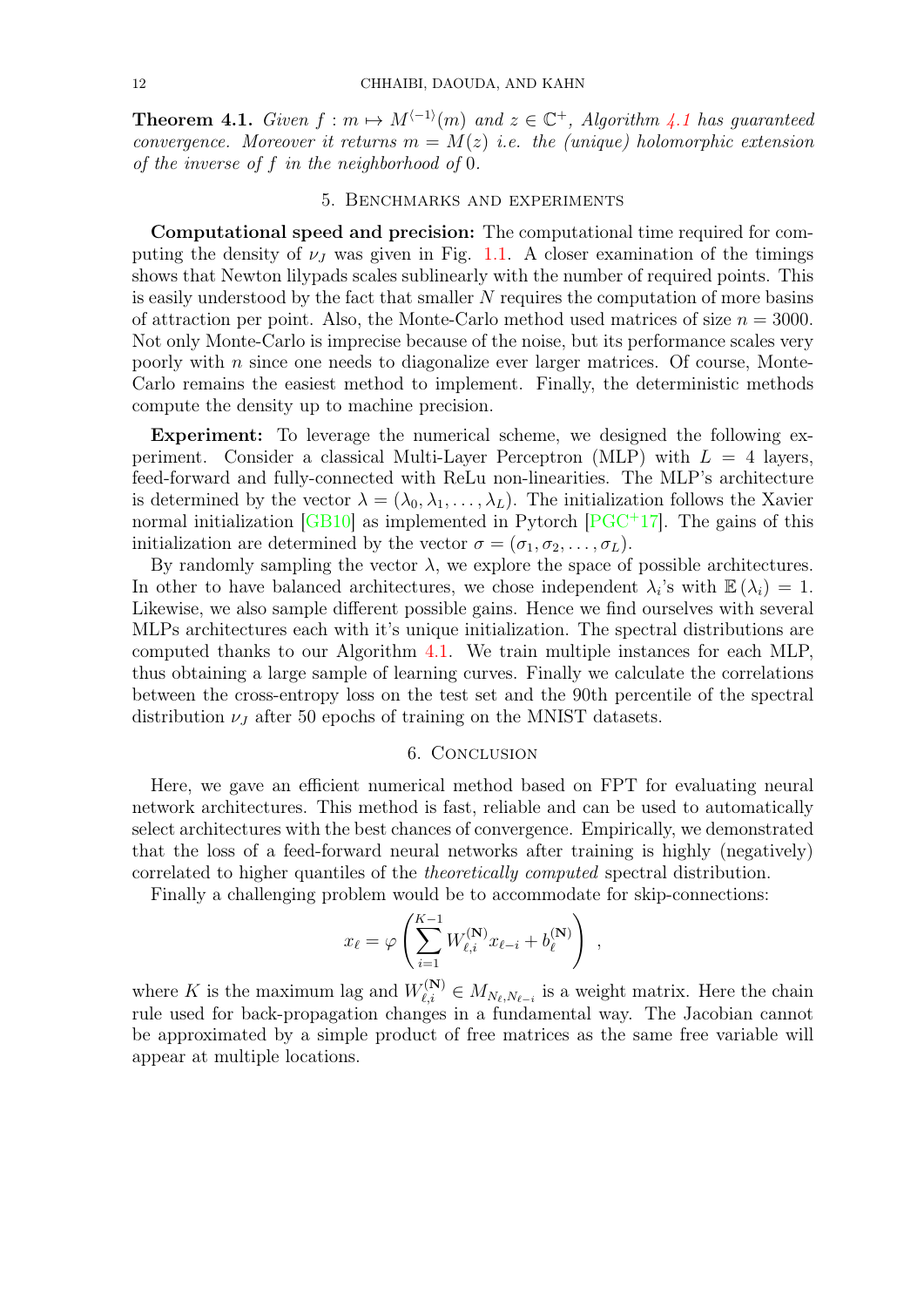# Appendix A. More figures

<span id="page-12-0"></span>In this section, we record non-essential yet pedagogical figures.

<span id="page-12-1"></span>

FIGURE A.1. Plot of the probability density  $\frac{-1}{\pi}\Im G_\mu(\cdot+iy)$  for  $y \in$  $\{1, 10^{-1}, 10^{-4}\}.$  Here  $\mu$  is the multiplicative free convolution of three Marchenko-Pastur distributions, with different parameters.



FIGURE A.2. Plot of density of singular values for the Jacobian matrix J. The network has constant width and Relu non-linearities. Monte-Carlo sampling uses matrices of size  $N_{\ell} = N = 3000$ .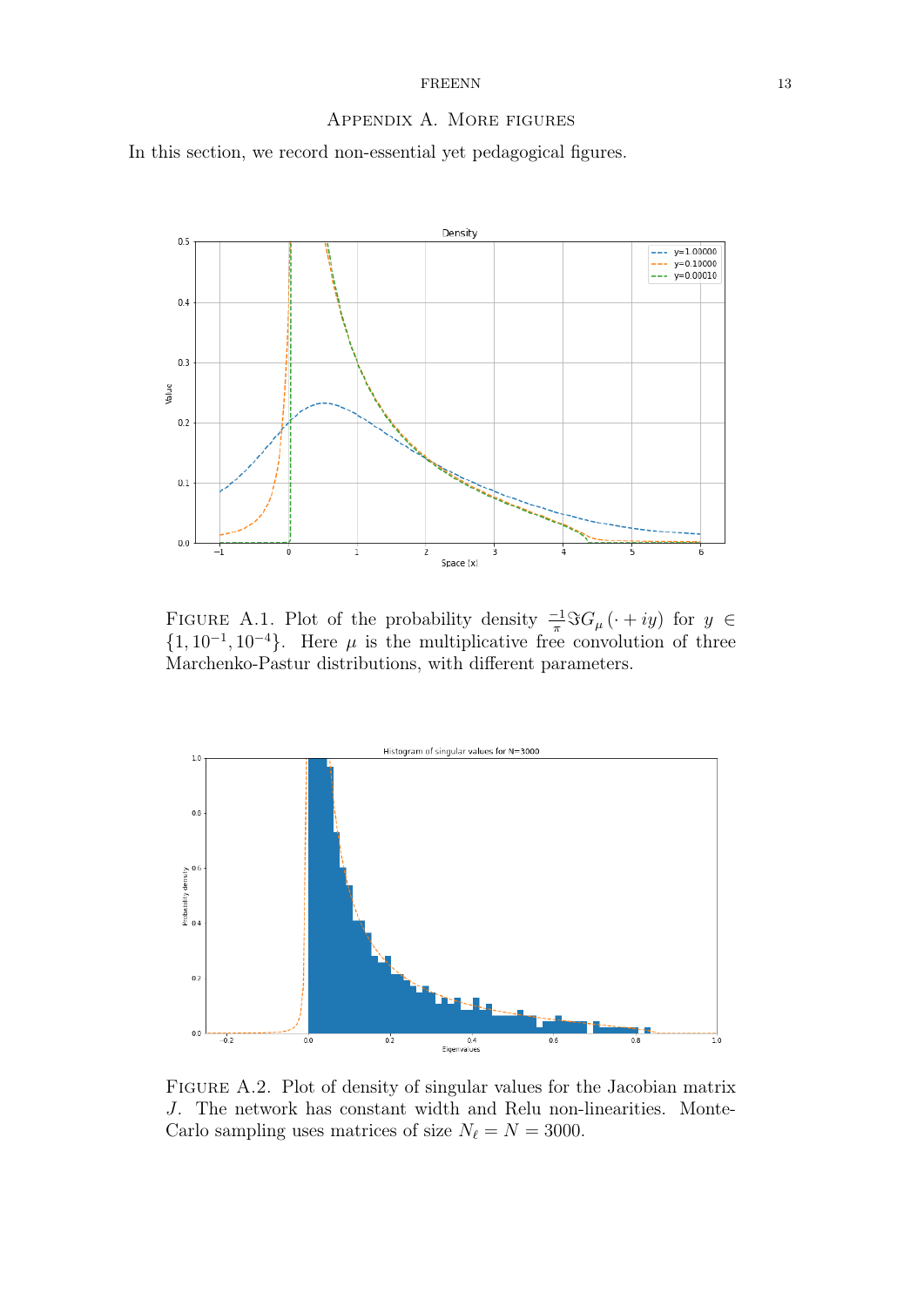## Appendix B. Table of non-linearities

<span id="page-13-0"></span>Let us now collect the various required formulas, and specialize them to a selection of non-linearities: ReLu, Hard Tanh and Hard Sine. These non-linearities are very tractable hence the choice. As discussed in the introduction, the empirical distribution of  $D_{\ell}^{(\mathbf{N})}$ <sup>(N)</sup> converges to the law of  $\phi'_{l}(\sqrt{q^{\ell}}\mathcal{N})$ . From this observation was deduced in [\[PSG18\]](#page-20-5) the following formula:

(B.1) 
$$
M_{D_{\ell}^2}(z) = \sum_{k \ge 1} \frac{m_k(D_{\ell}^2)}{z^k} = \mathbb{E}\left[\frac{\phi_{\ell}'(\sqrt{q^{\ell}}\mathcal{N})^2}{z - \phi_{\ell}'(\sqrt{q^{\ell}}\mathcal{N})^2}\right],
$$

(B.2) 
$$
S_{D_{\ell}^2}(m) = \frac{1+m}{m M_{D_{\ell}^2}^{(-1)}(m)},
$$

<span id="page-13-1"></span>

|                                                       | Linear | ReLu                                              | Hard Tanh                                                                                                                                                                                                                                                                                       | Hard sine<br>Triangle                                                                                                                                                                |
|-------------------------------------------------------|--------|---------------------------------------------------|-------------------------------------------------------------------------------------------------------------------------------------------------------------------------------------------------------------------------------------------------------------------------------------------------|--------------------------------------------------------------------------------------------------------------------------------------------------------------------------------------|
| $m_k(D_\ell^2)$<br>$S_{D_\ell^2}(m)$<br>$g_{\ell}(q)$ | q      | $\frac{1}{2}$<br>$\frac{1+m}{2+m}$<br>$rac{q}{2}$ | $\mathcal{A}_{L}(\phi_{\ell}(k)) = \begin{array}{c c} h & h \ \frac{1}{z-1} & \frac{1}{z-1} \end{array}$ $\begin{array}{c c} [h]+1 \end{array}$ $\begin{array}{c c} [h+1]_{+} - [h-1]_{+} - 1 \end{array}$<br>$\frac{1+m}{C_{\ell}+m}$<br>$2qC_{\ell} - \sqrt{\frac{2q}{\pi}}e^{-\frac{1}{2q}}$ | $rac{2}{\pi}$ arcsin $\circ$ sin $(\frac{\pi}{2}h)$<br>$\frac{1}{z-1}$<br>$\left(\frac{1}{3} + \frac{4}{\pi^2} \sum_{n \geq 1} \frac{(-1)^n}{n^2} e^{-q \frac{\pi^2 n^2}{2}}\right)$ |

Table B.1. Table of formulas for moment generating functions and Stransforms.

In Table 1.1, the reader shall find the formulae of  $M_{D_{\ell}^2}$ ,  $S_{D_{\ell}^2}$  and the recurrence relation given by  $f_{\ell}$  where

$$
f_{\ell}(q^{\ell-1}) = \sigma_{W_{\ell}}^2 g_{\ell}(q^{\ell-1}) + \sigma_{b_{\ell}}^2,
$$
  
with  $g_{\ell}(q) := \mathbb{E}\left[\phi_{\ell}(\sqrt{q}\mathcal{N})^2\right].$ 

and

$$
C_{\ell} = \mathbb{P}\left(0 \leq \mathcal{N} \leq \frac{1}{\sqrt{q^{\ell}}}\right) .
$$

Proof of formulas in Table [B.1:](#page-13-1) ReLu and Hard Tanh have already been computed in [\[PSG18\]](#page-20-5).

**Hard Sine:** This is the most tricky formula to establish. If  $\phi(x) = \frac{2}{\pi} \arcsin \circ \sin \left(\frac{\pi}{2}\right)$  $\frac{\pi}{2}x$ and  $\hat{f}(\xi) = \int dx f(x)e^{i\xi x}$  is the Fourier transform on f, then the application of the Plancherel formula yields:

$$
\mathbb{E}\left[\phi\left(\sqrt{q}\mathcal{N}\right)^2\right]
$$

$$
=\int_{-\infty}^{\infty}dx\frac{e^{-\frac{x^2}{2q}}}{\sqrt{2\pi q}}\phi^2(x)
$$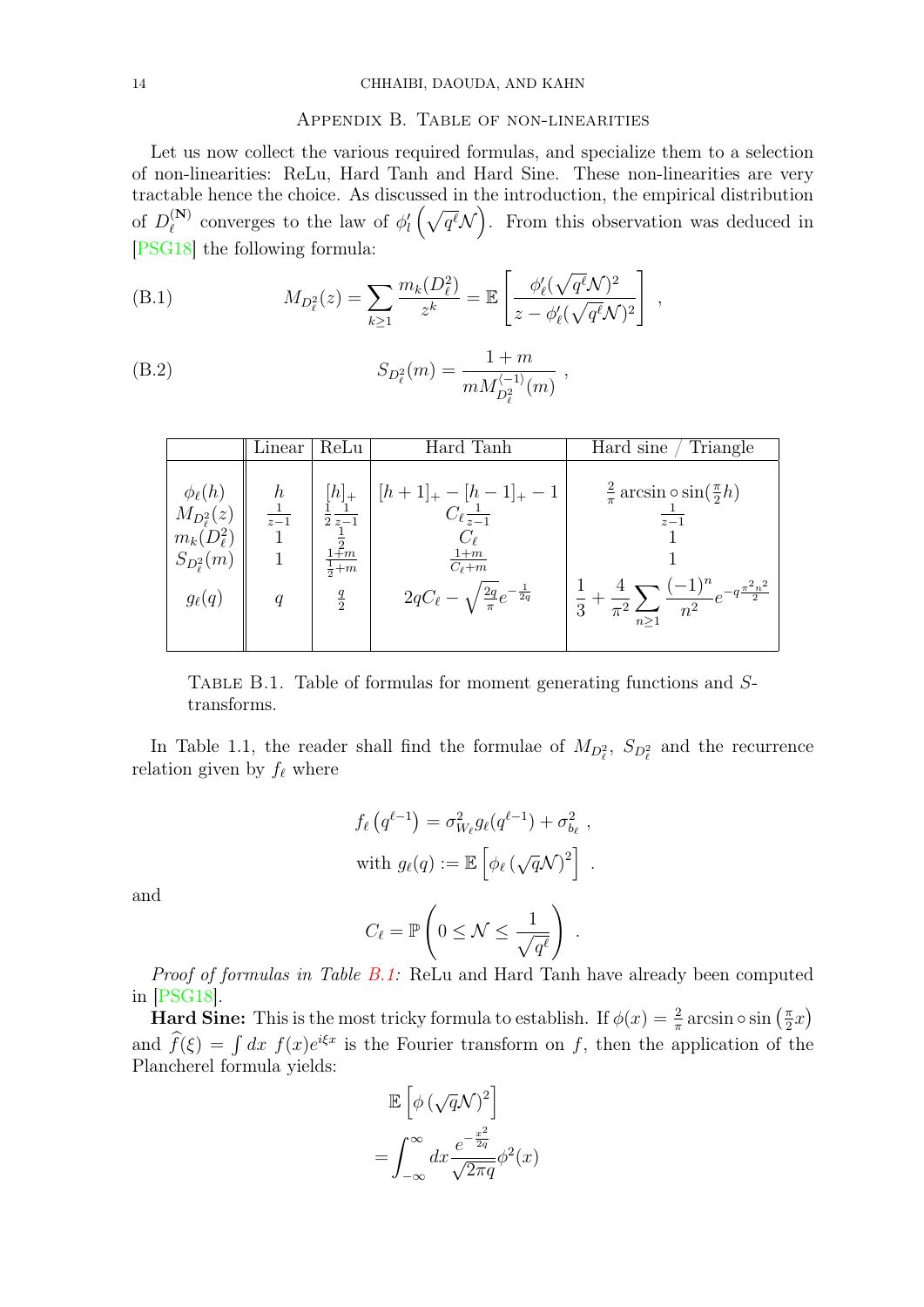$$
= \frac{1}{2\pi} \int_{-\infty}^{\infty} d\xi \widehat{\phi}^2(\xi) e^{-q\frac{\xi^2}{2}}.
$$

But in term of Fourier series:

$$
\phi^2(x) = \sum_{n \in \mathbb{Z}} \left(\widehat{\phi}^2\right)_n e^{i\pi nx}
$$

as  $\phi^2(x) = x^2$  on [-1, 1] and extended in order to become 2-periodic. In terms of Schwartz distributions:

$$
\widehat{\phi}^2(\xi) = \sum_{n \in \mathbb{Z}} \left( \widehat{\phi}^2 \right)_n (x \overbrace{\leftrightarrow e^{i\pi nx}}) = \sum_{n \in \mathbb{Z}} \left( \widehat{\phi}^2 \right)_n 2\pi \delta_{-\pi n}(d\xi).
$$

Hence:

$$
\mathbb{E}\left[\phi\left(\sqrt{q}\mathcal{N}\right)^2\right] = \sum_{n\in\mathbb{Z}} \left(\widehat{\phi}^2\right)_n e^{-q\frac{\pi^2 n^2}{2}}.
$$

We conclude by computing the Fourier coefficients of  $\phi^2$ .

$$
\left(\widehat{\phi}^{2}\right)_{0} = \frac{1}{2} \int_{-1}^{1} dx \ x^{2} = \frac{1}{3}.
$$

$$
\int_{-1}^{1} dx \ x^{2} e^{-i\pi nx}
$$

$$
\begin{aligned}\n\left(\widehat{\phi}^2\right)_n &= \frac{1}{2} \int_{-1}^1 dx \ x^2 \ e^{-i\pi nx} \\
&= \int_0^1 dx \ x^2 \ \cos(\pi nx) \\
&= -\frac{1}{\pi n} \int_0^1 dx \ 2x \ \sin(\pi nx) \\
&= \frac{2}{(\pi n)^2} \left[ x \cos(n\pi x) \right]_0^1 - \frac{2}{(\pi n)^2} \int_0^1 dx \ \cos(\pi nx) \\
&= \frac{2}{(\pi n)^2} (-1)^n \ .\n\end{aligned}
$$

In the end:

$$
\mathbb{E}\left[\phi\left(\sqrt{q}\mathcal{N}\right)^2\right] = \frac{1}{3} + \frac{4}{\pi^2} \sum_{n\geq 1} \frac{(-1)^n}{n^2} e^{-q\frac{\pi^2 n^2}{2}}.
$$

Appendix C. Proofs

# <span id="page-14-1"></span><span id="page-14-0"></span>C.1. **Proof of Theorem [2.3.](#page-6-1)** For  $k \in \mathbb{N}$ , we have :

$$
Tr\left[ \left( \left( A^{(N)} B^{(N)} \right)^T A^{(N)} B^{(N)} \right)^k \right] = Tr\left[ \left( \left( B^{(N)} \right)^T \left( A^{(N)} \right)^T A B \right)^k \right] = Tr\left[ \left( B^{(N)} \left( B^{(N)} \right)^T \left( A^{(N)} \right)^T A \right)^k \right] .
$$

As  $(A^{(N)}B^{(N)})^T A^{(N)}B^{(N)} \in M_{r_N}(\mathbb{C})$  and  $B^{(N)}(B^{(N)})^T (A^{(N)})^T A^{(N)} \in M_{q_N}(\mathbb{C})$ , this shows that

$$
M_{(A^{(N)}B^{(N)})}r_{A^{(N)}B^{(N)}}(z) = \frac{q_N}{r_N}M_{B^{(N)}(B^{(N)})}r_{(A^{(N)})}r_{A^{(N)}}(z) ,
$$

and then

$$
M_{(A^{(N)}B^{(N)})}^{(-1)}T_{A^{(N)}B^{(N)}}(m) = M_{B^{(N)}(B^{(N)})}^{(-1)}T_{(A^{(N)})}T_{A^{(N)}}\left(\frac{r_N}{q_N}m\right).
$$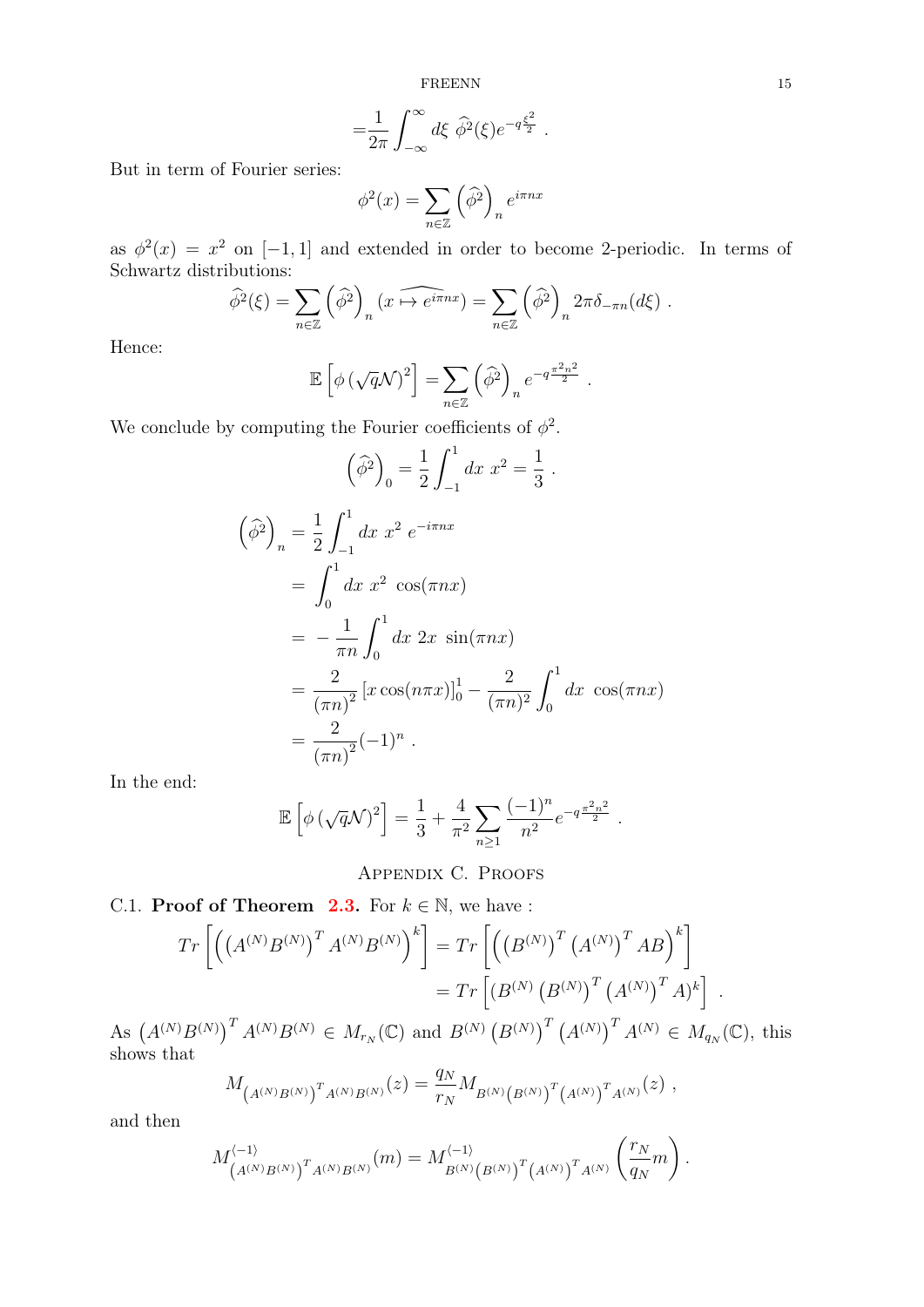Consequently,

$$
S_{(A^{(N)}B^{(N)})}r_{A^{(N)}B^{(N)}}(m) = \frac{1+m}{mM_{(A^{(N)}B^{(N)})}^{(-1)}} = \frac{1+m}{mM_{(A^{(N)}B^{(N)})}^{(-1)}r_{A^{(N)}B^{(N)}}(m)} = \frac{1+m}{mM_{(B^{(N)}B^{(N)})}^{(-1)}r_{A^{(N)}}}\left(\frac{r_N}{q_N}m\right)} \times \frac{1+\frac{r_N}{q_N}m}{\frac{r_N}{q_N}m} \times \frac{\frac{r_N}{q_N}m}{1+\frac{r_N}{q_N}m} = \frac{r_N}{q_N}\frac{1+m}{1+\frac{r_N}{q_N}m}S_{B^{(N)}\left(B^{(N)}\right)^T\left(A^{(N)}\right)^T A^{(N)}}\left(\frac{r_N}{q_N}m\right).
$$

As  $(A^{(N)})^T A^{(N)}$  and  $B^{(N)}$   $(^{(N)})^T$  are asymptotically free, taking the limit  $N \to +\infty$ and applying Voiculescu's Theorem [2.2](#page-6-5) , we get

$$
S_{(AB)^*AB}(m) = \alpha \frac{1+m}{1+\alpha m} S_{BB^*}(\alpha m) S_{A^*A}(\alpha m).
$$

Moreover, the above equality is true replacing A with the identity I.  $S_I(m) = 1$ yields:

$$
S_{B^*B}(m) = \alpha \frac{1+m}{1+\alpha m} S_{BB^*}(\alpha m) .
$$

Finally we have

$$
S_{(AB)^*AB}(m) = S_{A^*A}(\alpha m) S_{B^*B}(m) .
$$

This concludes the proof.

<span id="page-15-0"></span>C.2. Proof of Theorem [3.1.](#page-8-2) We assume that  $W_{\ell}$  have i.i.d. entries. Thanks to a swapping trick justified in [\[PS20\]](#page-20-4), we can assume that the matrices  $D_{\ell}$  have i.i.d. a swapping trick justified in [1, 520], we can assume that the matrices  $D_{\ell}$  have 1.1.d.<br>entries independent from the rest of the network, distributed as  $\phi'_{\ell}(\sqrt{q_{\ell}}\mathcal{N})$ . Notice that we can also replace the  $D_{\ell}$ 's by deterministic matrices that use the quantiles of the same distribution. This together with standard results from FPT such as [\[MS17\]](#page-20-7) gives asymptotic freeness – see  $[BC17]$  for a more general result reflecting the current state of the art. Therefore, we can apply Theorem [2.3.](#page-6-1)

Starting from Eq.  $(1.1)$ , we get in the infinite width regime and by induction:

$$
\begin{split} &S_{\left(J^{(\mathbf{N})}\right)^{T}J^{(\mathbf{N})}}(m) \\ &=S_{\left(D_{L}^{(\mathbf{N})}W_{L}^{(\mathbf{N})}D_{L-1}^{(\mathbf{N})}W_{L-1}^{(\mathbf{N})}\dots D_{1}^{(\mathbf{N})}W_{1}^{(\mathbf{N})}\right)^{T}D_{L}^{(\mathbf{N})}W_{L}^{(\mathbf{N})}D_{L-1}^{(\mathbf{N})}W_{L-1}^{(\mathbf{N})}\dots D_{1}^{(\mathbf{N})}W_{1}^{(\mathbf{N})}(m) \\ &=S_{\left(D_{L}^{(\mathbf{N})}W_{L}^{(\mathbf{N})}D_{L-1}^{(\mathbf{N})}W_{L-1}^{(\mathbf{N})}\dots D_{2}^{(\mathbf{N})}W_{2}^{(\mathbf{N})}D_{1}^{(\mathbf{N})}\right)^{T}D_{L}^{(\mathbf{N})}W_{L}^{(\mathbf{N})}D_{L-1}^{(\mathbf{N})}W_{L-1}^{(\mathbf{N})}\dots D_{2}^{(\mathbf{N})}W_{2}^{(\mathbf{N})}D_{1}^{(\mathbf{N})}(m) \\ &\times S_{\left(W_{1}^{(\mathbf{N})}\right)^{T}W_{L}^{(\mathbf{N})}D_{L-1}^{(\mathbf{N})}\dots D_{2}^{(\mathbf{N})}W_{2}^{(\mathbf{N})}\right)^{T}D_{L}^{(\mathbf{N})}W_{L}^{(\mathbf{N})}D_{L-1}^{(\mathbf{N})}W_{L-1}^{(\mathbf{N})}\dots D_{2}^{(\mathbf{N})}W_{2}^{(\mathbf{N})}}(\lambda_{1}m) \\ &\times S_{\left(D_{1}^{(\mathbf{N})}\right)^{2}}(\lambda_{1}m)S_{\left(W_{1}^{(\mathbf{N})}\right)^{T}W_{1}^{(\mathbf{N})}}(m) \\ &\vdots \\ &=\prod_{\ell=1}^{L}\left[S_{\left(D_{\ell}^{(\mathbf{N})}\right)^{2}}\left(\prod_{k=1}^{l}\lambda_{k}m\right)S_{\left(W_{\ell}^{(\mathbf{N})}\right)^{T}W_{\ell}^{(\mathbf{N})}}\left(\prod_{k=1}^{l-1}\lambda_{k}m\right)\right] \end{split}
$$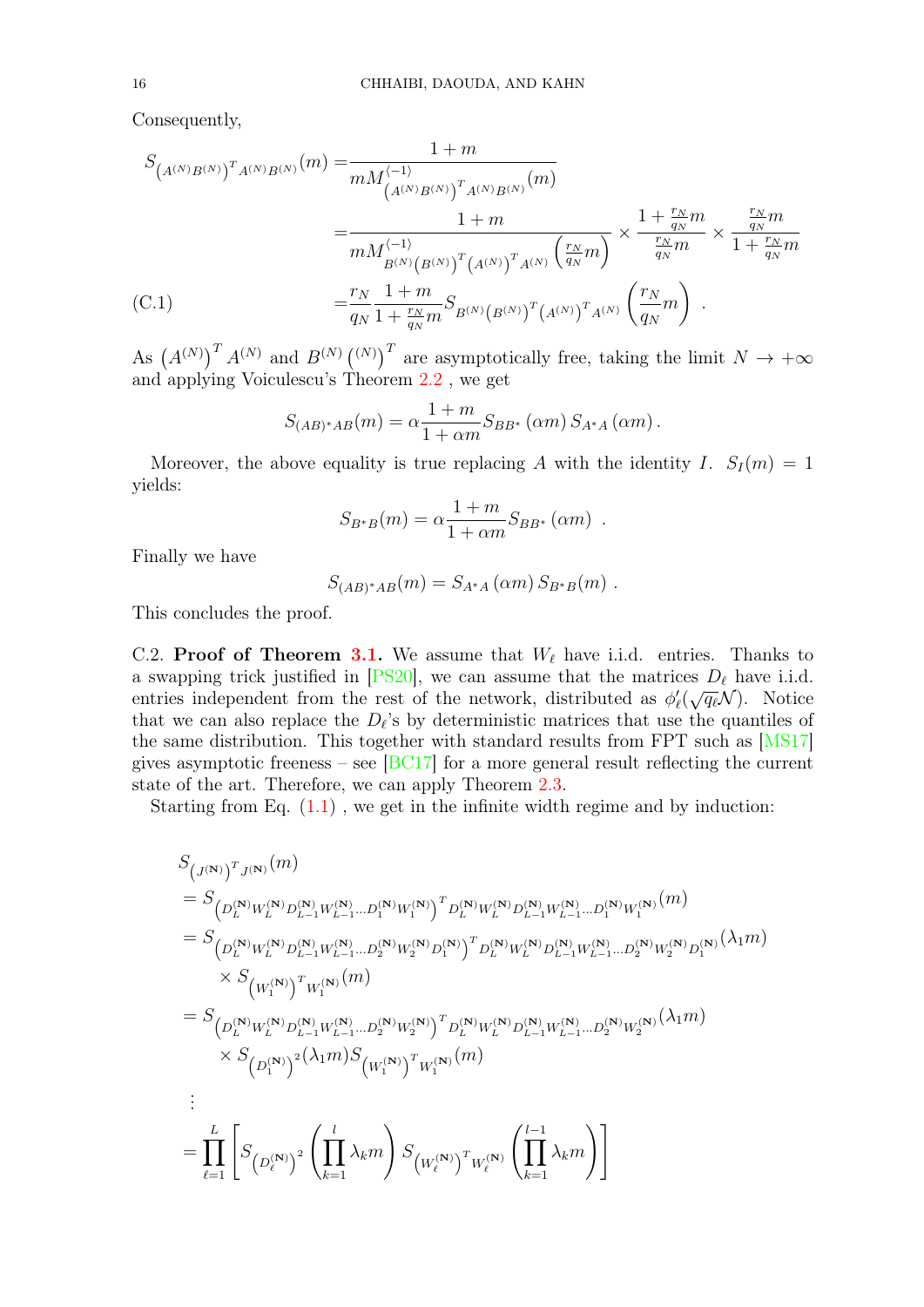$$
= \prod_{\ell=1}^{L} \left[ S_{\left(D_{\ell}^{(\mathbf{N})}\right)^2} \left(\Lambda_{\ell} m\right) S_{\left(W_{\ell}^{(\mathbf{N})}\right)^T W_{\ell}^{(\mathbf{N})}} \left(\Lambda_{\ell-1} m\right) \right],
$$

with the convention  $\Lambda_0 = \prod_{k=1}^0 \lambda_k = 1$ .

Under the asumption that the entries of  $W_{\ell}$  are i.i.d., the Marcenko-Pastur Theorem gives

$$
S_{(W_{\ell}^{(\mathbf{N})})^T W_{\ell}^{(\mathbf{N})}}(m) = \frac{1}{\sigma_{W_{\ell}}^2} \frac{1}{1 + \lambda_{\ell} m},
$$

which leads to

$$
S_{(J^{(\mathbf{N})})^T J^{(\mathbf{N})}}(m) = \prod_{\ell=1}^L \left( S_{(D_{\ell}^{(\mathbf{N})})^2}(\Lambda_{\ell}m) \frac{1}{\sigma_{W_{\ell}}^2} \frac{1}{1 + \Lambda_{\ell}m} \right) .
$$

We thus have

$$
M_{(J^{(\mathbf{N})})^T J^{(\mathbf{N})}}^{(-1)}(m) = \frac{m+1}{m S_{(J^{(\mathbf{N})})^T J^{(\mathbf{N})}}(m)}
$$
  
= 
$$
\frac{m+1}{m \prod_{\ell=1}^L \left( S_{(D_{\ell}^{(\mathbf{N})})^2} (\Lambda_{\ell} m) \frac{1}{\sigma_{W_{\ell}}^2} \frac{1}{1+\Lambda_{\ell} m} \right)}
$$
  
= 
$$
\frac{(m+1) \prod_{\ell=1}^L \sigma_{W_{\ell}}^2 (1+\Lambda_{\ell} m)}{m \prod_{\ell=1}^L S_{(D_{\ell}^{(\mathbf{N})})^2} (\Lambda_{\ell} m)}
$$
  
= 
$$
\frac{(m+1) \prod_{\ell=1}^L \sigma_{W_{\ell}}^2 (1+\Lambda_{\ell} m)}{m \prod_{\ell=1}^L S_{(D_{\ell}^{(\mathbf{N})})^2} (\Lambda_{\ell} m)}.
$$

Appendix D. On the classical Newton-Raphson scheme

## <span id="page-16-0"></span>**Algorithm D.1** Newton-Raphson scheme for a rational function  $f$

Name: NEWTON RAPHSON Input: Numerical precision:  $\varepsilon > 0$  (Default: 10<sup>-12</sup>), Image value:  $z \in \mathbb{C}_+,$ Polynomials: P, Q such that  $f = \frac{F}{C}$  $\frac{P}{Q},$ (Optional) Guess:  $m_0 \in \mathbb{C}$ , (Default:  $m_0 = 0$ ). Code:  $m \leftarrow m_0$ while True do value  $\leftarrow \varphi_z(m)$  # See Eq. [\(4.1\)](#page-9-1) if  $|value| < \varepsilon$  then return m end if  $\text{grad} \leftarrow \varphi'_z(m)$  $m \leftarrow m - value/grad$ end while

<span id="page-16-1"></span>Here we give the optimal Kantorovich criterion from [\[GT74\]](#page-20-18) adapted to this paper. Fix  $z \in \mathbb{C}_+$  and recall that  $\varphi_z$  in Eq. [\(4.1\)](#page-9-1) is the map whose zero we want to find.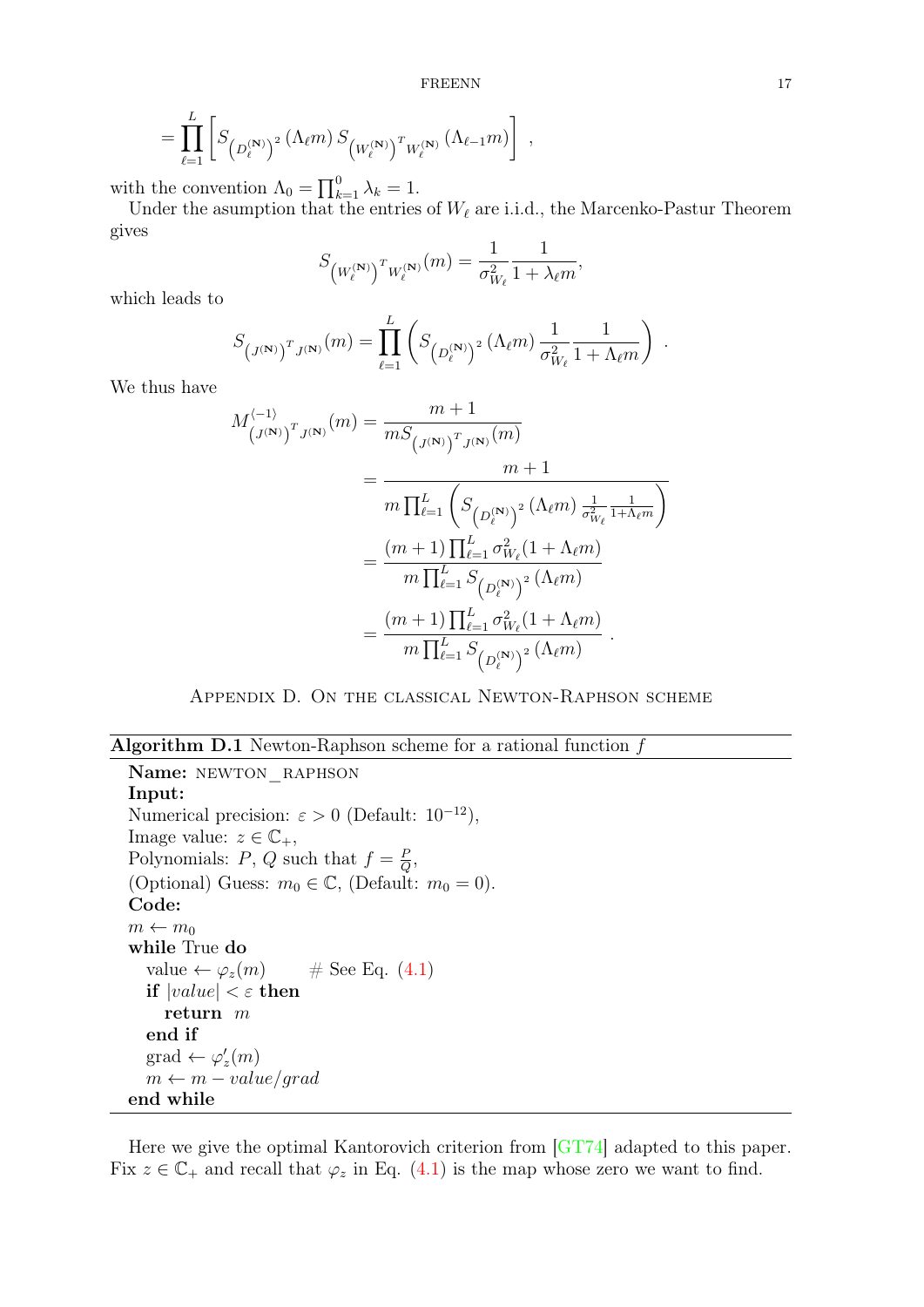<span id="page-17-1"></span>**Theorem D.1** (Kantorovich's criterion, [\[Kan48\]](#page-20-19)). Consider a starting point  $m_0 \in \mathbb{C}$ , and define:

$$
\delta := \left| \frac{\varphi_z(m_0)}{\varphi'_z(m_0)} \right| , \quad \kappa := \left| \frac{1}{\varphi'_z(m_0)} \right|
$$

.

If the starting point satisfies  $h := \delta \kappa \lambda < \frac{1}{2}$ , where

$$
\lambda := \sup_{|m - m_0| \le t^*} |\varphi_z''(m)| \ , \quad t^* := \frac{2\delta}{1 + \sqrt{1 - h}} < 2\delta \ .
$$

Then, the Newton-Raphson scheme, starting from  $m_0$  converges to  $m^*$  such that  $\varphi_z(m^*) =$ 0. Furthermore, the convergence at each step is at least quadratic.

# Appendix E. Moments of J

<span id="page-17-0"></span>We can reach an early understanding of the behavior of  $J$ 's singular values by computing mean and variance. For ease of notation, we write:

$$
m_k^{(s)}(A) = m_k(A^T A)
$$

for any operator A, which admits a measure of singular values. We have under the assumptions that the entries of  $W_{\ell}$  are i.i.d. :

<span id="page-17-2"></span>(E.1) 
$$
m_1^{(s)}(J) = \prod_{\ell=1}^L \left( m_1^{(s)}(D_\ell) m_1^{(s)}(W_\ell) \right) = \prod_{\ell=1}^L (c_\ell \sigma_{W_\ell}^2) ,
$$

<span id="page-17-3"></span>(E.2) 
$$
m_2^{(s)}(J) - m_1^{(s)}(J)
$$
  
=  $m_1^{(s)}(J)^2 \left( \sum_{\ell=1}^L \Lambda_\ell \left( \frac{m_2^{(s)}(D_\ell) - m_1^{(s)}(D_\ell)^2}{m_1^{(s)}(D_\ell)^2} + \frac{m_2^{(s)}(W_\ell) - m_1^{(s)}(W_\ell)^2}{m_1^{(s)}(W_\ell)^2} \right) \right)$   
=  $\left( \prod_{\ell=1}^L c_\ell^2 \sigma_{W_\ell}^4 \right) \left( \sum_{\ell=1}^L \Lambda_\ell \left( \frac{1 - c_\ell}{c_\ell} + \lambda_\ell \right) \right)$ .

Under the asumption that  $W_\ell^T W_\ell = \sigma_{W_\ell} I_{N_{\ell-1}}$ , we find the same  $m_1^{(s)}$  $j_1^{(s)}(J)$  and :

(E.3) 
$$
m_2^{(s)}(J) - (m_1^{(s)}(J))^2 = \sum_{\ell=1}^L \left( \Lambda_\ell \left( \frac{m_2^{(s)}(D_\ell)}{m_1^{(s)}(D_\ell)^2} - 2 \right) \right) \prod_{\ell=1}^L (c_\ell^2 \sigma_{W_\ell}^4)
$$

$$
= \sum_{\ell=1}^L \left( \Lambda_\ell \left( \frac{1}{c_\ell} - 2 \right) \right) \prod_{\ell=1}^L (c_\ell^2 \sigma_{W_\ell}^4).
$$

These formulas need to be interpreted:

- Variance grows with L, showing increased instability with depth.
- Larger layers, relative to  $N_0$ , give larger  $\Lambda_{\ell}$ 's and thus the same effect.

Proof: Computations of moments. The following remark is useful in the computation of moments.

<span id="page-17-4"></span>**Remark E.1** (Moments). At the neighborhood of  $z \sim \infty$ :

$$
M_{\mu}(z) = \frac{m_1(\mu)}{z} + \frac{m_2(\mu)}{z^2} + \mathcal{O}(z^{-3}) .
$$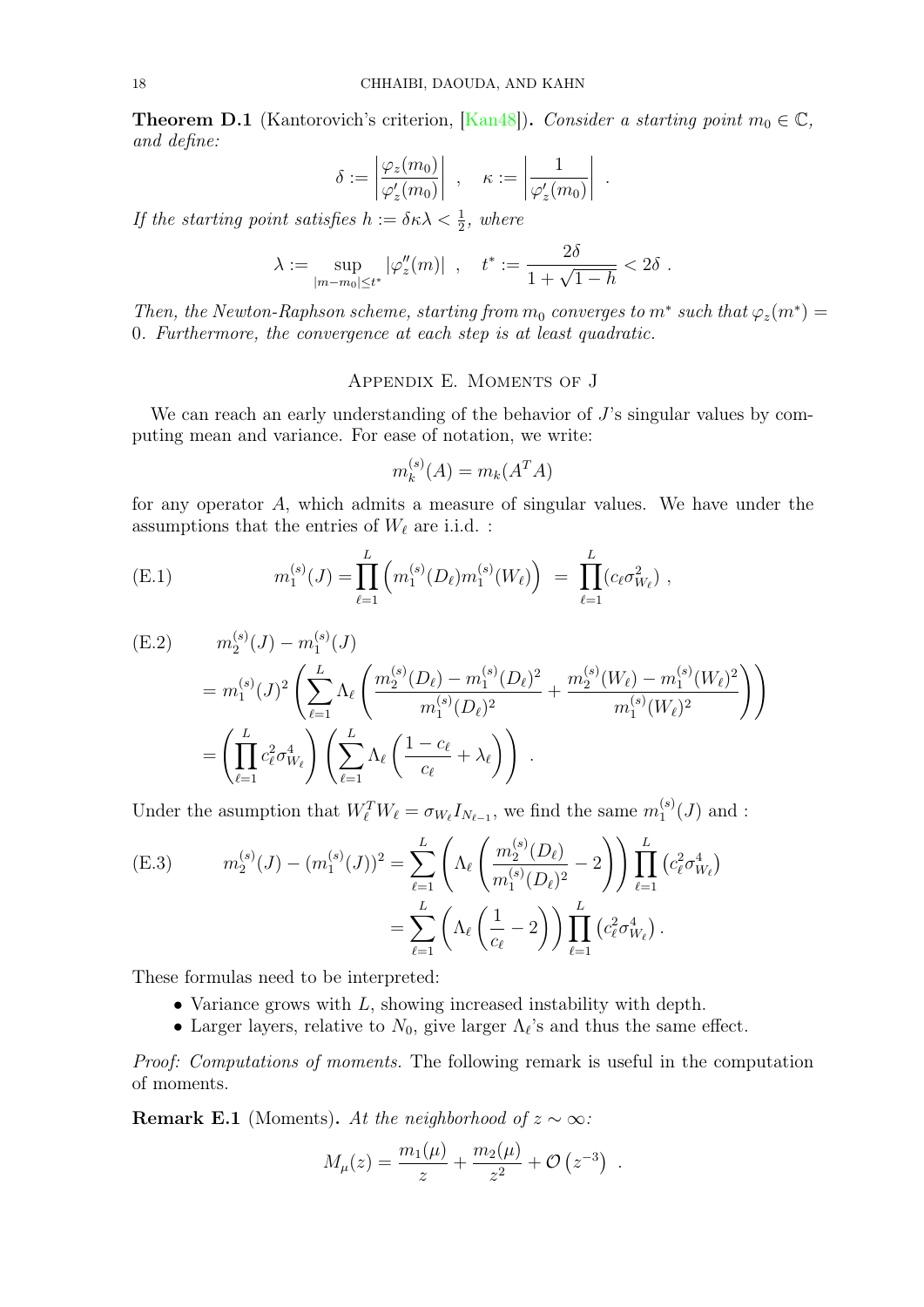By inversion, at the neighborhood of  $m \sim 0$ :

$$
M_{\mu}^{\langle -1 \rangle}(m) = \frac{m_1(\mu)}{m} + \mathcal{O}(1) .
$$
  

$$
M_{\mu}^{\langle -1 \rangle}(m) = \frac{m_1(\mu)}{m} + \frac{m_2(\mu)}{m_1(\mu)} + \mathcal{O}(m) .
$$

Hence:

 $\mathbf{r}$ 

$$
S_{\mu}(m) = \frac{1+m}{m_1(\mu) + m \frac{m_2(\mu)}{m_1(\mu)} + \mathcal{O}(m^2)}
$$
  
= 
$$
\frac{1}{m_1(\mu)} (1+m) \left(1 - m \frac{m_2(\mu)}{m_1(\mu)^2} + \mathcal{O}(m^2)\right)
$$
  
= 
$$
\frac{1}{m_1(\mu)} + \frac{m}{m_1(\mu)} \left(1 - \frac{m_2(\mu)}{m_1(\mu)^2}\right) + \mathcal{O}(m^2).
$$

Thanks to this, we can prove Eq.  $(E.1)$  and  $(E.2)$ . By Remark [E.1](#page-17-4) and Theorem [3.1,](#page-8-2) we have as  $m \to 0$ :

$$
S_{J^{T}J}(m) = \prod_{\ell=1}^{L} \left[ S_{D_{\ell}^{2}}(\Lambda_{\ell}m) S_{W_{\ell}^{T}W_{\ell}}(\Lambda_{\ell}m) \right]
$$
  
\n
$$
= \prod_{\ell=1}^{L} \left[ \left( \frac{1}{m_{1}^{(s)}(D_{\ell})} + m \frac{\Lambda_{\ell}}{m_{1}^{(s)}(D_{\ell})} \left( 1 - \frac{m_{2}^{(s)}(D_{\ell})}{m_{1}^{(s)}(D_{\ell})^{2}} \right) + \mathcal{O}(m^{2}) \right) \right]
$$
  
\n
$$
\left( \frac{1}{m_{1}^{(s)}(W_{\ell})} + m \frac{\Lambda_{\ell}}{m_{1}^{(s)}(W_{\ell})} \left( 1 - \frac{m_{2}^{(s)}(W_{\ell})}{m_{1}^{(s)}(W_{\ell})^{2}} \right) + \mathcal{O}(m^{2}) \right) \right]
$$
  
\n
$$
= \left[ \prod_{\ell=1}^{L} \frac{1}{m_{1}^{(s)}(D_{\ell})m_{1}^{(s)}(W_{\ell})} \right] \prod_{\ell=1}^{L} \left[ 1 + m \Lambda_{\ell} \left( 2 - \frac{m_{2}^{(s)}(D_{\ell})}{m_{1}^{(s)}(D_{\ell})^{2}} - \frac{m_{2}^{(s)}(W_{\ell})}{m_{1}^{(s)}(W_{\ell})^{2}} \right) + \mathcal{O}(m^{2}) \right]
$$

Identifying the first order term, one finds indeed Eq. [\(E.1\)](#page-17-2). Continuing the previous computation:

$$
S_{J^{T}J}(m) = \frac{1}{m_1^{(s)}(J)} + \frac{m}{m_1^{(s)}(J)} \left( \sum_{\ell=1}^{L} \Lambda_{\ell} \left( 2 - \frac{m_2^{(s)}(D_{\ell})}{m_1^{(s)}(D_{\ell})^2} - \frac{m_2^{(s)}(W_{\ell})}{m_1^{(s)}(W_{\ell})^2} \right) \right) + \mathcal{O}(m^2).
$$

Applying Remark [E.1](#page-17-4) again for  $S_{J^TJ}$ , we get :

$$
\sum_{\ell=1}^{L} \Lambda_{\ell} \left( 2 - \frac{m_2^{(s)}(D_{\ell})}{m_1^{(s)}(D_{\ell})^2} - \frac{m_2^{(s)}(W_{\ell})}{m_1^{(s)}(W_{\ell})^2} \right) = 1 - \frac{m_2^{(s)}(J)}{m_1^{(s)}(J)^2}
$$

which is equivalent to Eq.  $(E.2)$ .

We conclude by specializing to classical weight distributions. Under the assumption that the entries of  $W_{\ell}$  are i.i.d. we have  $m_1^{(s)}$  $j_1^{(s)}(W_\ell) = \sigma_{W_\ell}^2$  and  $m_2^{(s)}$  $\sigma_{2}^{(s)}(W_{\ell}) = \sigma_{W_{\ell}}^{4}(1+\lambda_{\ell})$ which gives

$$
m_2^{(s)}(J) = \left(1 - \sum_{\ell=1}^L \left(\Lambda_\ell \left(1 - \frac{m_2^{(s)}(D_\ell)}{m_1^{(s)}(D_\ell)^2} - \lambda_\ell\right)\right)\right) \prod_{\ell=1}^L \left(m_1^{(s)}(D_\ell)^2 \sigma_{W_\ell}^4\right)
$$

$$
m_2^{(s)}(J) - (m_1^{(s)}(J))^2 = \sum_{\ell=1}^L \left(\Lambda_\ell \left(\frac{m_2^{(s)}(D_\ell)}{m_1^{(s)}(D_\ell)^2} + \lambda_\ell - 1\right)\right) \prod_{\ell=1}^L \left(m_1^{(s)}(D_\ell)^2 \sigma_{W_\ell}^4\right).
$$

.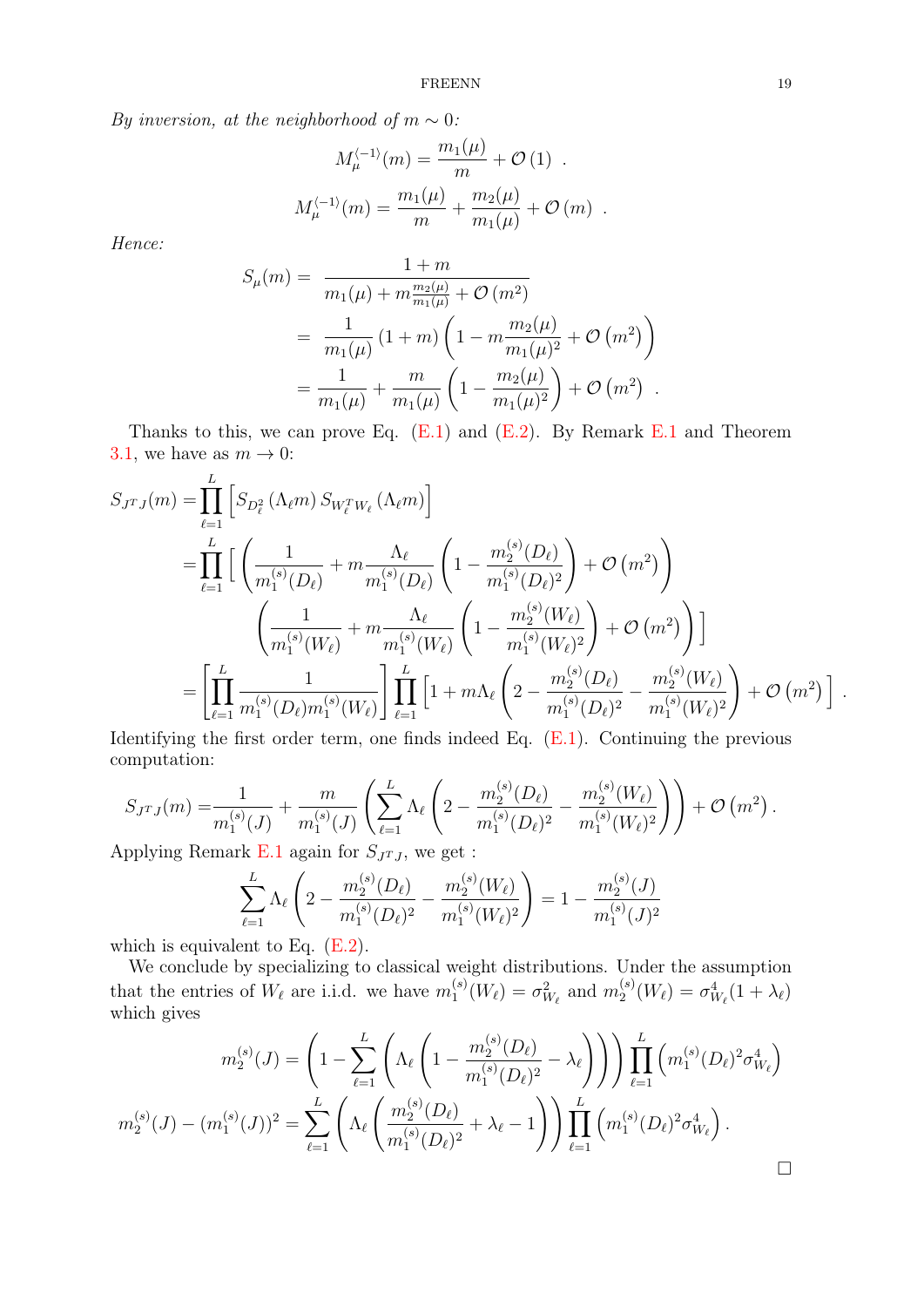<span id="page-19-0"></span>Appendix F. More details on the experiment and Github repository

Recall that we have provided an anonymized Github repository at the address: <https://github.com/redachhaibi/FreeNN>

<span id="page-19-1"></span>F.1. Description of the experiment. Recall that we considered a classical Multi-Layer Perceptron (MLP) with  $L = 4$  layers, feed-forward and fully-connected with ReLu non-linearities. The MLP's architecture is determined by the vector

$$
\lambda = (\lambda_0, \lambda_1, \ldots, \lambda_L) \enspace .
$$

The initialization follows the Xavier normal initialization [\[GB10\]](#page-20-1) as implemented in Py-torch [\[PGC](#page-20-2)<sup>+</sup>17]. Thus the full vector of variances of this initialization  $\sigma = (\sigma_1, \sigma_2, \ldots, \sigma_L)$ is determined up to a multiplicative factor called the gain..

First, we sample random architectures. We chose

- the  $\lambda_i$  to be i.i.d. and uniform on  $\{\frac{1}{4}\}$  $\frac{1}{4}, \frac{1}{3}$  $\frac{1}{3}, \frac{1}{2}$  $\frac{1}{2}, \frac{2}{3}$  $\frac{2}{3}$ , 1.0,  $\frac{3}{2}$  $\frac{3}{2}$ , 2, 3, 4}. As such the mean is  $\mathbb{E}\lambda_i = 1$  in order to obtain relatively balanced architectures.
- the single gain is taken as a uniform random variable on  $\{\frac{1}{4}\}$  $\frac{1}{4}, \frac{1}{2}$  $\frac{1}{2}, 1, 2, 4\}.$

Secondly, we compute the spectral distributions predicted by FPT for each random architecture. Some architectures are very unbalanced and are discarded.

Thirdly, we train more than 300 instances of MLPs and record the learning curves. In the end, by considering FPT quantiles and the final train loss for each MLP, we obtain data which amenable to a bivariate statistical analysis.

<span id="page-19-2"></span>F.2. Final remarks. Our sampling procedure does not consider large fluctuations in the  $\lambda_i$  's and focuses on balanced architectures. Likewise, the gains at initialization do not deviate much from the classical  $\left[\text{GB10}\right]$ . It is important to recognize that without the insight of FPT, the scalings applied to such initializations are already normalized so that spectral measures do converge.

As such, we never encounter truly problematic gradient vanishing or gradient explosion, which completely sabotage the convergence of the neural network. Our refined FPT metrics are arguably "second order corrections". Nevertheless, it is surprising the 90th percentile in Fig. [1.2](#page-5-3) highly correlates to the final loss after training. The test loss can double for lower FPT quantiles. In the end, tuning FPT metrics does not amount to second order corrections at the level of the final loss.

Acknowledgments: R.C. recognizes the support of French ANR STARS held by Guillaume Cébron as well as support from the ANR-3IA Artificial and Natural Intelligence Toulouse Institute.

The authors would like to thank Mireille Capitaine, Guillaume Cébron and Fabrice Gamboa for fruitful conversations.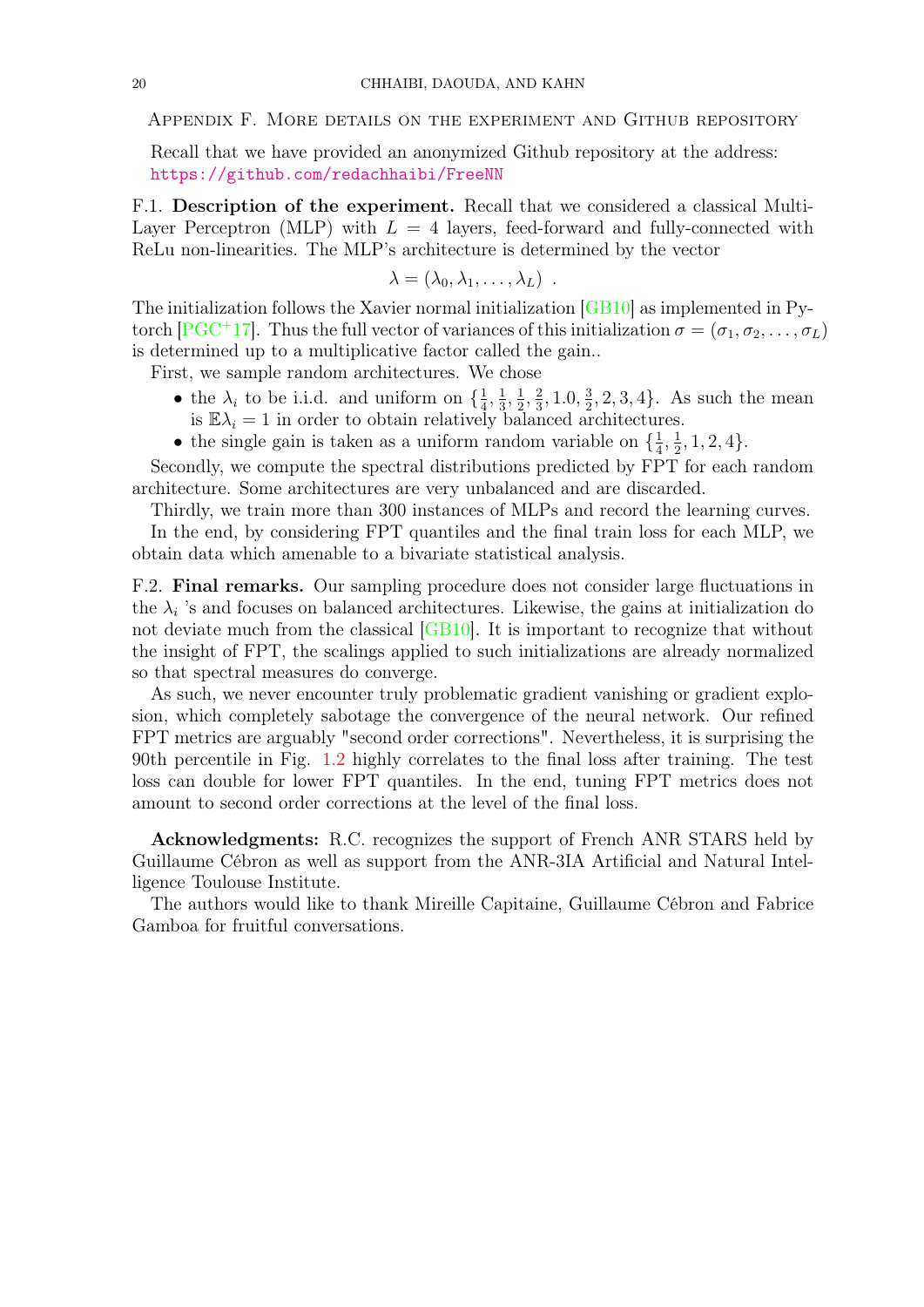#### <span id="page-20-0"></span>**REFERENCES**

- <span id="page-20-3"></span>[AAB+15] Martín Abadi, Ashish Agarwal, Paul Barham, Eugene Brevdo, Zhifeng Chen, Craig Citro, Greg S. Corrado, Andy Davis, Jeffrey Dean, Matthieu Devin, Sanjay Ghemawat, Ian Goodfellow, Andrew Harp, Geoffrey Irving, Michael Isard, Yangqing Jia, Rafal Jozefowicz, Lukasz Kaiser, Manjunath Kudlur, Josh Levenberg, Dan Mané, Rajat Monga, Sherry Moore, Derek Murray, Chris Olah, Mike Schuster, Jonathon Shlens, Benoit Steiner, Ilya Sutskever, Kunal Talwar, Paul Tucker, Vincent Vanhoucke, Vijay Vasudevan, Fernanda Viégas, Oriol Vinyals, Pete Warden, Martin Wattenberg, Martin Wicke, Yuan Yu, and Xiaoqiang Zheng, TensorFlow: Large-scale machine learning on heterogeneous systems, 2015, Software available from tensorflow.org.
- <span id="page-20-12"></span>[ATV+20] Octavio Arizmendi, Pierre Tarrago, Carlos Vargas, et al., Subordination methods for free deconvolution, Annales de l'Institut Henri Poincaré, Probabilités et Statistiques, vol. 56, Institut Henri Poincaré, 2020, pp. 2565–2594.
- <span id="page-20-17"></span>[BC17] Serban T Belinschi and Mireille Capitaine, Spectral properties of polynomials in independent wigner and deterministic matrices, Journal of Functional Analysis 273 (2017), no. 12, 3901–3963.
- <span id="page-20-15"></span>[BG09] Florent Benaych-Georges, Rectangular random matrices, related convolution, Probability Theory and Related Fields 144 (2009), no. 3-4, 471–515.
- <span id="page-20-11"></span>[BGD08] Florent Benaych-Georges and Mérouane Debbah, Free deconvolution: from theory to practice, Paradigms for Biologically-Inspired Autonomic Networks and Services (2008), 201– 224.
- <span id="page-20-14"></span>[BSF94] Yoshua Bengio, Patrice Simard, and Paolo Frasconi, Learning long-term dependencies with gradient descent is difficult. IEEE transactions on neural networks **5** (1994), no. 2, 157–166.
- <span id="page-20-10"></span>[CH21] Benoit Collins and Tomohiro Hayase, Asymptotic freeness of layerwise jacobians caused by invariance of multilayer perceptron: The haar orthogonal case, arXiv preprint arXiv:2103.13466 (2021).
- <span id="page-20-1"></span>[GB10] Xavier Glorot and Yoshua Bengio, Understanding the difficulty of training deep feedforward neural networks, Proceedings of the thirteenth international conference on artificial intelligence and statistics, 2010, pp. 249–256.
- <span id="page-20-18"></span>[GT74] WB Gragg and RA Tapia, Optimal error bounds for the newton–kantorovich theorem, SIAM Journal on Numerical Analysis 11 (1974), no. 1, 10–13.
- <span id="page-20-8"></span>[HN19] Boris Hanin and Mihai Nica, Products of many large random matrices and gradients in deep neural networks, Communications in Mathematical Physics (2019), 1–36.
- <span id="page-20-19"></span>[Kan48] LV Kantorovich, On newton's method for functional equations, Dokl. Akad. Nauk SSSR, vol. 59, 1948, pp. 1237–1240.
- <span id="page-20-6"></span>[LLC<sup>+</sup>18] Cosme Louart, Zhenyu Liao, Romain Couillet, et al., A random matrix approach to neural networks, The Annals of Applied Probability 28 (2018), no. 2, 1190–1248.
- <span id="page-20-13"></span>[MNN<sup>+</sup>20] Mylène Maïda, Tien Dat Nguyen, Thanh Mai Pham Ngoc, Vincent Rivoirard, and Viet Chi Tran, Statistical deconvolution of the free fokker-planck equation at fixed time, arXiv preprint arXiv:2006.11899 (2020).
- <span id="page-20-7"></span>[MS17] James A Mingo and Roland Speicher, Free probability and random matrices, vol. 35, Springer, 2017.
- <span id="page-20-9"></span>[Pas20] Leonid Pastur, On random matrices arising in deep neural networks. gaussian case, arXiv preprint arXiv:2001.06188 (2020).
- <span id="page-20-2"></span>[PGC<sup>+</sup>17] Adam Paszke, Sam Gross, Soumith Chintala, Gregory Chanan, Edward Yang, Zachary DeVito, Zeming Lin, Alban Desmaison, Luca Antiga, and Adam Lerer, Automatic differentiation in pytorch.
- <span id="page-20-16"></span>[PLR<sup>+</sup>16] Ben Poole, Subhaneil Lahiri, Maithra Raghu, Jascha Sohl-Dickstein, and Surya Ganguli, Exponential expressivity in deep neural networks through transient chaos, arXiv preprint arXiv:1606.05340 (2016).
- <span id="page-20-4"></span>[PS20] L. Pastur and V. Slavin, On random matrices arising in deep neural networks: General i.i.d. case, 2020.
- <span id="page-20-5"></span>[PSG18] Jeffrey Pennington, Samuel Schoenholz, and Surya Ganguli, The emergence of spectral universality in deep networks, International Conference on Artificial Intelligence and Statistics, 2018, pp. 1924–1932.